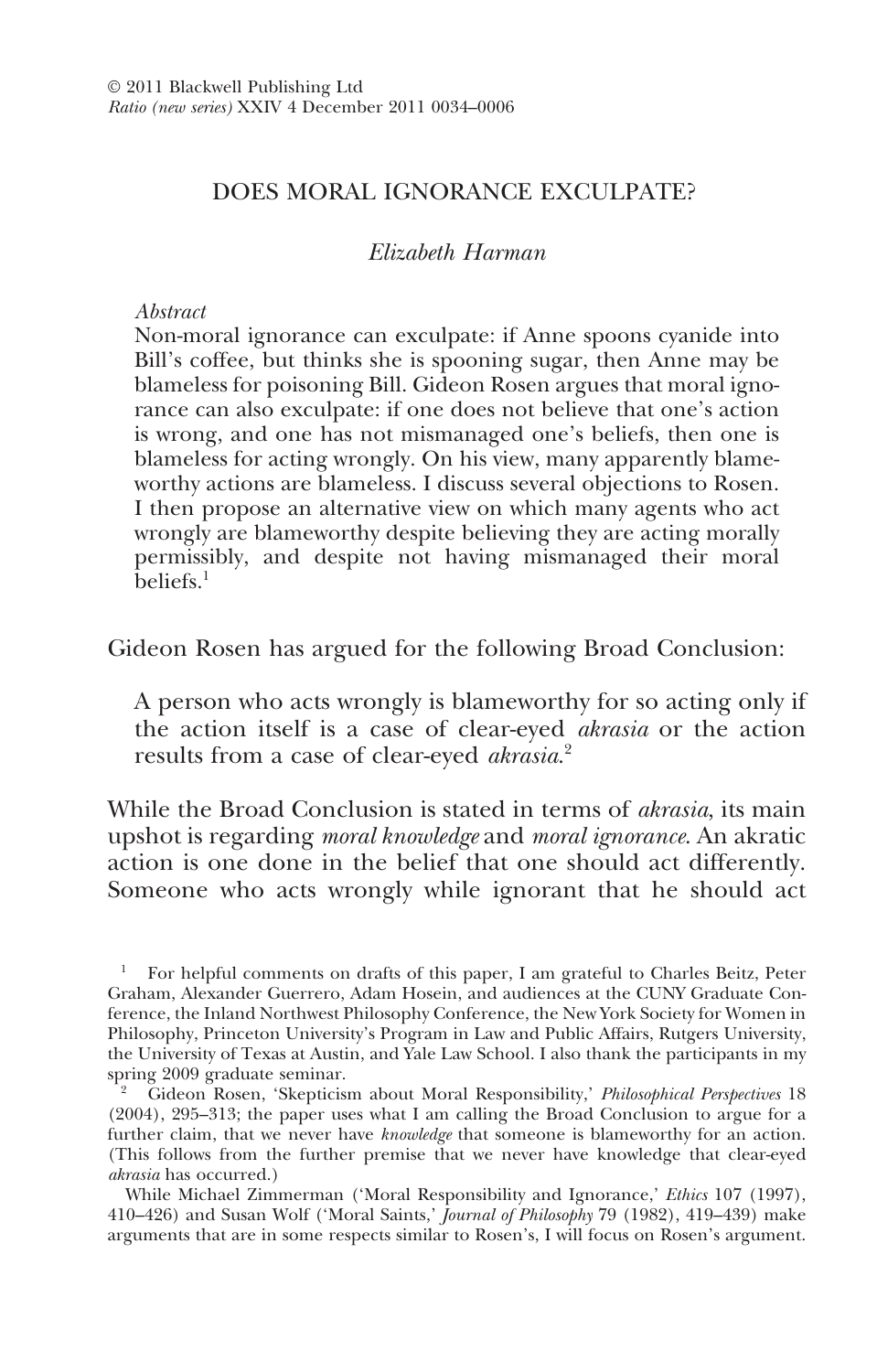differently is not acting *akratically*. The Broad Conclusion implies that someone who acts wrongly without believing that he should act differently is blameworthy only if his action results from a case of clear-eyed *akrasia*: that is, only if it results from some earlier behavior performed in the full belief that it should not be performed. On Rosen's view, all blameworthiness has its root in wrong behavior that was performed while the agent knew she should act differently.

Others have shown that Rosen's argument does not succeed in establishing the Broad Conclusion. However, Rosen's argument may still seem to establish a narrower conclusion which would imply that many ordinary apparently blameworthy actions are in fact blameless. I will argue that Rosen's narrower conclusion is false, and I will develop a view of blameworthiness on which these ordinary apparently blameworthy actions are indeed blameworthy.

Section 1 sketches Rosen's argument for his Broad Conclusion. Section 2 explains some compelling points made by Alexander Guerrero, Michelle Moody-Adams, and William FitzPatrick, which undermine parts of Rosen's argument, and outlines the narrower conclusion that Rosen's argument may seem to establish after these points are taken into account. Along the way, section 2 also offers a new objection to Rosen's argument and raises an objection to a claim of FitzPatrick's. Section 3 argues that the narrower conclusion is nevertheless significantly revisionary about blameworthiness: it implies that many ordinary apparently blameworthy actions are in fact blameless. Section 4 proposes a view on which these actions are indeed blameworthy. Sections 5 clarifies the proposed view and defends it in the face of some objections. Section 6 offers a way of understanding the dispute between the view I propose and Rosen's view, and offers my most important objection to Rosen's paper.

#### **1. Rosen's Argument**

Let's begin with the natural thought that ignorance of non-moral matters can exculpate. Suppose Anne spoons some cyanide into Bill's coffee, but she does not know it is cyanide: she believes that she is spooning sugar. It seems that Anne is blameworthy for poisoning Bill only if she is blameworthy for her ignorance. If we stipulate that Anne is not blameworthy for her ignorance, then it seems Anne is not blameworthy for poisoning Bill.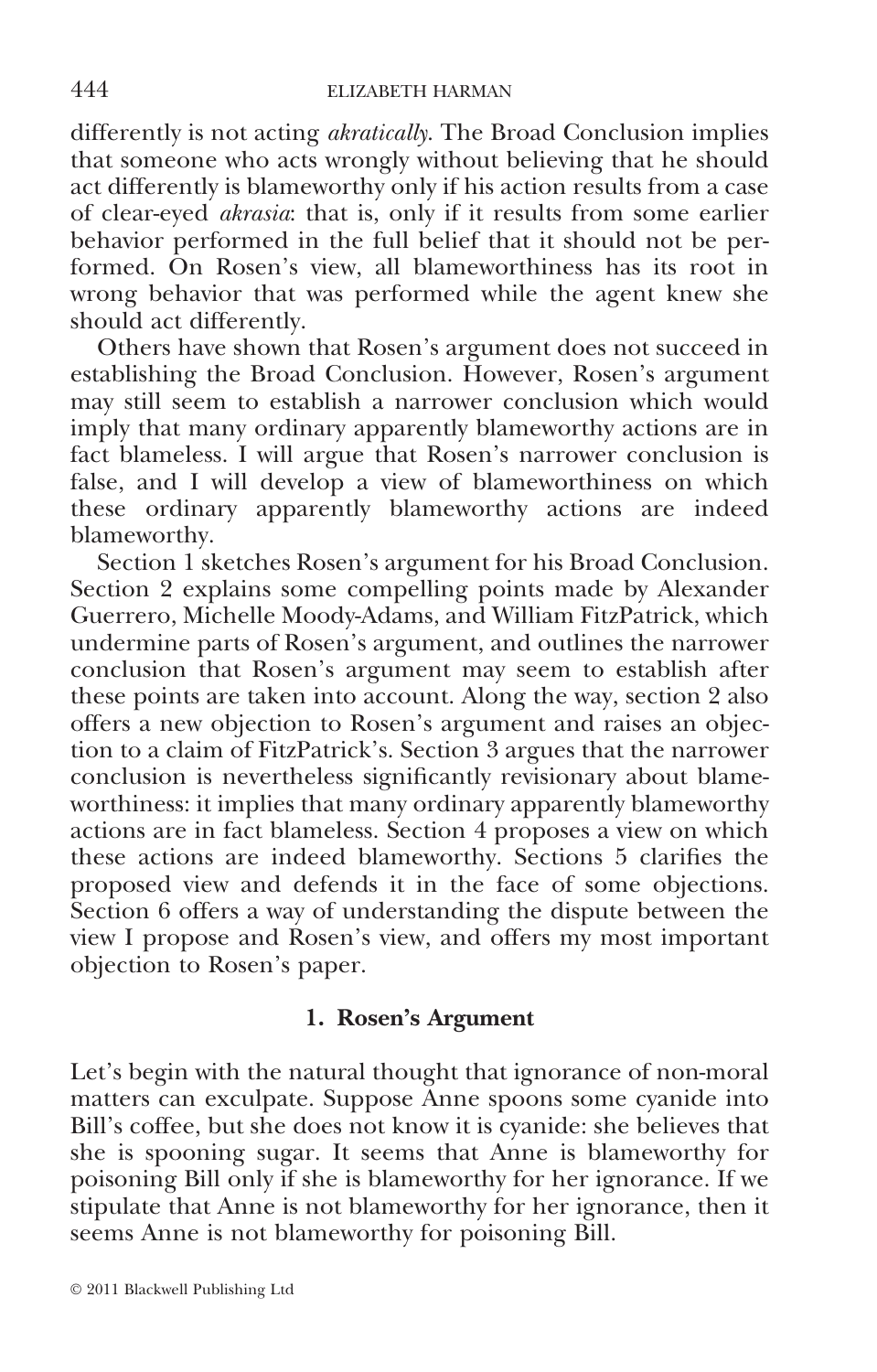Rosen draws a general lesson from this case:

# Lesson:

A wrong action (or omission) done from ignorance is not a locus of *original responsibility*; rather, it is at most a locus of *derivative responsibility*: if the agent is blameworthy for the wrong action (or omission), he is so blameworthy only in virtue of being blameworthy for the ignorance.<sup>3</sup>

To understand the notions of *original responsibility* and *derivative responsibility*, Rosen offers the example of someone who goes berserk and destroys his hotel room while high on a drug: his actions are not loci of *original responsibility*, but they may be loci of *derivative responsibility*, in that he may be blameworthy for them by being blameworthy for having taken the drug.

Rosen furthermore claims:

An agent is blameworthy for some ignorance only if he has behaved in ways that constitute a violation of our *procedural epistemic obligations* and this behavior has resulted in his ignorance.

Rosen points out that we are obligated to take precautions against harming others (and against other wrongdoing) and that among the precautions we are obligated to take are epistemic precautions. He writes, 'these procedural obligations are always obligations to *do* (or to refrain from doing) certain things: to ask certain questions, to take careful notes, to stop and think, to focus one's attention in a certain direction, etc. The procedural obligation is not itself an obligation to know or believe this or that. It is an obligation to *take steps* to ensure that when the time comes to act, one will know what one ought to know' (301). Rosen stresses that we are not obligated to take all the precautions that we could take, and he suggests that we are obligated to act as a 'person of ordinary prudence' would act. I will use the expression 'mismanagement of one's opinion' to describe any violation of our procedural epistemic obligations.

<sup>&</sup>lt;sup>3</sup> Note that 'from ignorance' here means from a position of ignorance; it does not require that the ignorance is a cause of the action.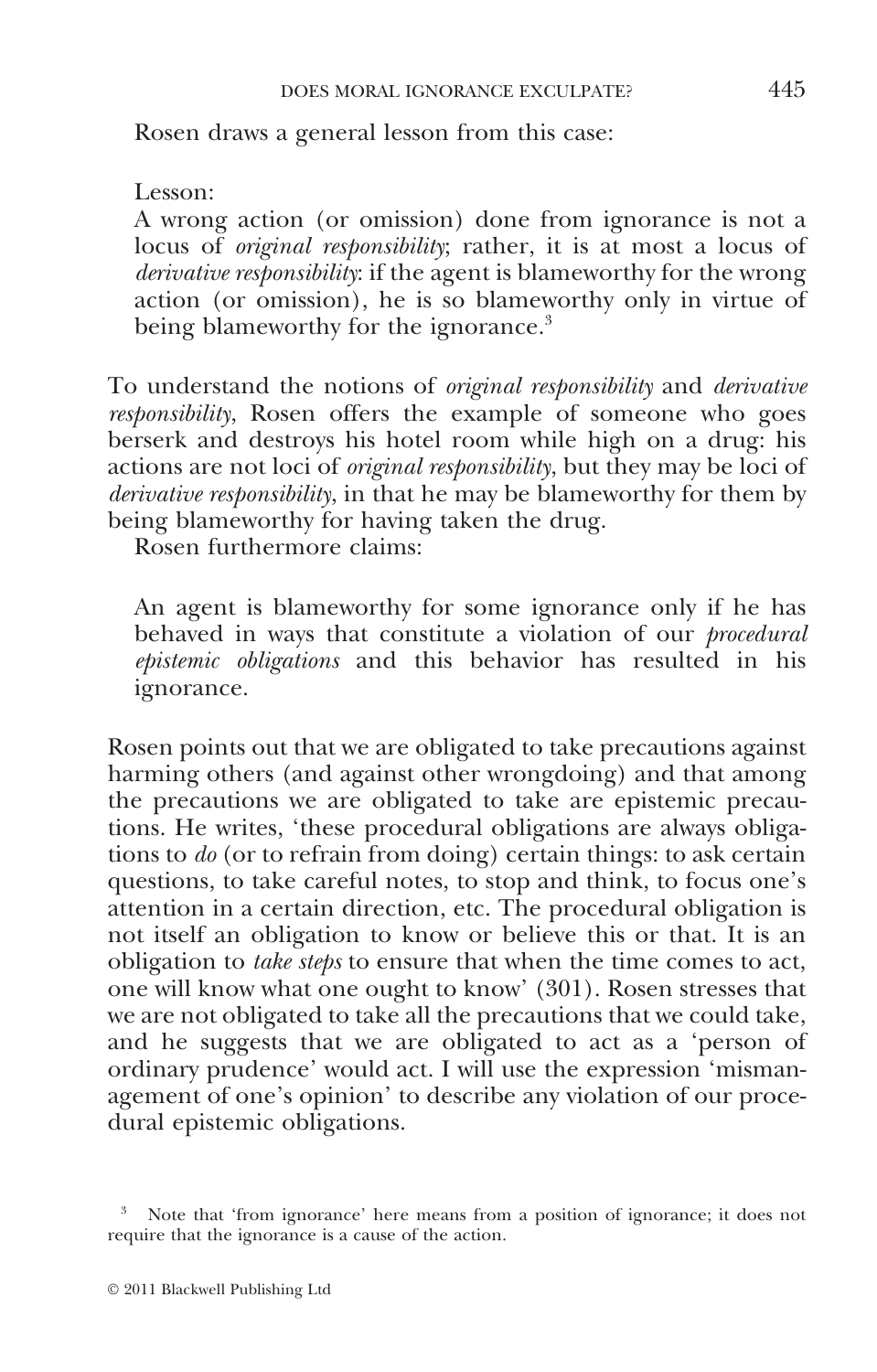Rosen claims blameworthiness for ignorance can only arise from blameworthiness for *behavior* to do with the management of one's beliefs because he claims a belief itself cannot be a locus of original blameworthiness; he claims beliefs are not voluntary in the way that any locus of original blameworthiness must be voluntary; he says that a belief is something that 'simply happens in me or to me' (302).

Rosen also claims:

Every instance of morally wrong behavior (whether an action or an omission) is either a case of behavior from ignorance or a case of clear-eyed *akrasia*.

In a case of wrong action (or omission) due to clear-eyed *akrasia*, a person performs a wrong action (or an omission) while aware that she has most reason to act otherwise. In any other case, Rosen claims, the action in question is done from ignorance, because it is done at least from ignorance *that* one has most reason to act otherwise. (Thus, Rosen claims that even someone who knows she is acting wrongly but does not know that morality is overriding – and so, that she has most reason to act otherwise – is acting in ignorance. I will not address this implication of his views.)

What emerges from the three claims I have highlighted is the following. A wrong action (or omission) is either a case of cleareyed *akrasia* or it is an action (or omission) from ignorance. A wrong action (or omission) from ignorance is not a locus of original responsibility; if it is blameworthy then it is blameworthy only in virtue of blameworthiness for an earlier behavior which constitutes violation of procedural norms in the management of one's beliefs. This earlier behavior is similarly either itself cleareyed *akrasia* or done from ignorance, in which case it is blameworthy only if an earlier behavior is blameworthy, which is itself blameworthy only if it is clear-eyed akrasia or it results from blameworthy behavior.

Rosen illustrates the application of his principles with an example of a surgeon who has type A blood transfused into a patient who has type B blood. The surgeon forgets to doublecheck the chart, although double-checking at such a time is standard procedure. The surgeon's ignorance that the patient has type B blood means she is not originally responsible for her transfusion order. But she may be derivatively responsible, if she is responsible for her failure to double-check the chart. When she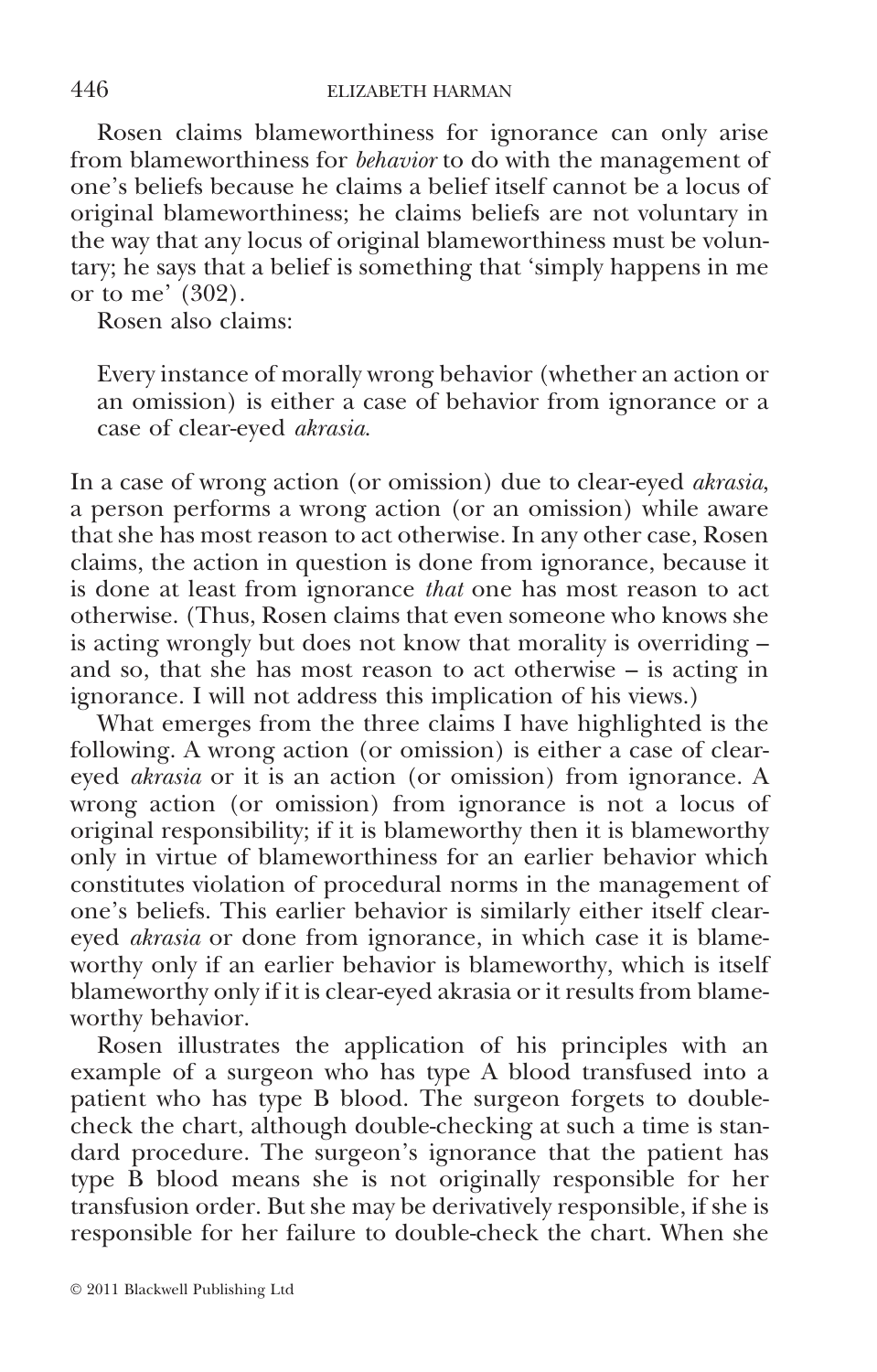forgot to double-check the chart, she was not thinking about the chart, and she did not know she should check the chart. So her failure to check the chart was itself in ignorance of the fact that she should do so, and she is blameworthy for that only if she is blameworthy for some earlier behavior which resulted in her ignorance that she should check the chart. If she tends to be forgetful about checking such charts, then she should have asked someone to remind her. But if this is a case of forgetfulness that was not particularly foreseeable, then she is not blameworthy.

I will also mention how the argument applies to a case Rosen discusses in an earlier paper.4 Consider an ancient slaveholder, who believes it is permissible to keep slaves. Ancient slavery was not race-based and was not based on the belief that some group of people was inferior to another group; rather, slaves had been captured in battle. Being a slave was seen as an unfortunate state that in principle anyone might have found himself in. So it is plausible that a person could know all the non-moral facts and yet believe that this slavery was permissible. At this time, while everyone thought it was awful to *be* a slave, no one suggested that it was wrong to keep slaves. Is the ancient slaveholder blameworthy for keeping slaves? He is not originally blameworthy, because of his moral ignorance. Is he blameworthy for his ignorance? It does not seem he has been negligent in the management of his opinion. He doesn't ignore arguments against slavery: none are offered to him. He thinks about morality as much as any ordinary person. On Rosen's view, the slaveholder is blameless because he is ignorant that his behavior is morally wrong and he has not violated any procedural norms in the management of his beliefs.

### **2. Objections to Rosen's Argument**

I will discuss four objections to Rosen's argument. The first objection is due to Alexander Guerrero; he raised it as an objection to an earlier paper of Rosen's. The second objection is new; it emerges from consideration of the first objection. The third objection emerges from consideration of a paper by Michelle Moody-Adams; her paper was published before Rosen's papers on

<sup>4</sup> Gideon Rosen, 'Culpability and Ignorance,' *Proceedings of the Aristotelian Society* CIII (2003), Part 1.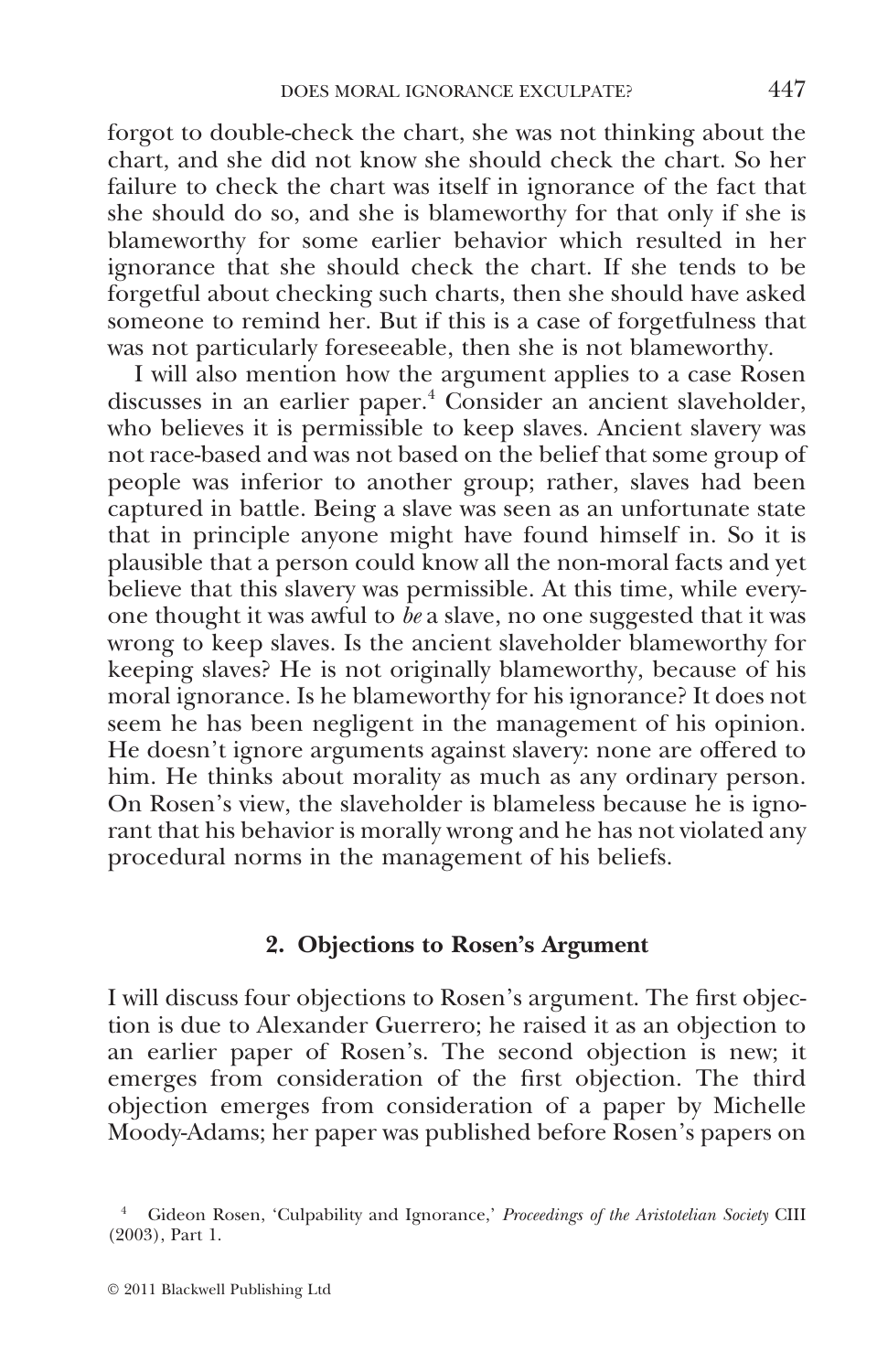this topic but it addresses the same issues. The fourth objection is a generalization of points made both in Moody-Adams's paper and in a paper of William FitzPatrick's; FitzPatrick's paper is addressed to the argument of Rosen's that I have presented. In the course of discussing FitzPatrick's paper, I will object to a claim he makes about the nature of a certain class of cases of ordinary blameworthiness. At the end of this section, I will describe the narrower conclusion that Rosen's argument might seem to establish even in the face of these four objections.

The first objection is a generalization of an objection made by Guerrero.<sup>5</sup>

Let's consider again the case of Anne, who poisons Bill by spooning cyanide into his coffee. Anne believes she is spooning sugar, and is blameless for her false belief. Anne is blameless for poisoning Bill. Rosen takes the lesson of cases like this to be that an action done from *ignorance* is not a locus of original responsibility. However, that is the wrong lesson. Consider a variant of the case. Alice spoons cyanide into Bob's coffee. Alice is *ignorant* that she is spooning cyanide, in that she lacks a belief that it is cyanide; rather, she has .5 credence that it is sugar and .5 credence that it is cyanide. It is false that Alice is blameworthy for spooning the cyanide only if she is blameworthy for her ignorance. Rather, Alice's spooning of the cyanide is a locus of original responsibility: she is directly blameworthy for poisoning Bob. (In a later paper, Rosen grants that in cases like that of Alice and Bob, ignorance does not in any way exculpate. $6$ )

The following lesson might be drawn: it is not *ignorance* that can exculpate, but *false belief*. Only the following weaker lesson seems warranted by reflection on cases of action from non-moral ignorance:

Weaker Lesson:

*If* an agent acts wrongly while falsely believing that p, and if p were true then her action would be morally permissible, *then* the agent's action is not a locus of original responsibility: if she is blameworthy for acting, then she is so blameworthy only in virtue of being blameworthy for her false belief.

<sup>5</sup> Alexander Guerrero, 'Don't Know, Don't Kill: Moral Ignorance, Culpability, and Caution,' *Philosophical Studies* 136 (2007), 59–97. I omit discussion of Guerrero's complex paper; the example I present makes the point his paper presses, but it is not his example.

<sup>6</sup> Gideon Rosen, 'Kleinbart the Oblivious and Other Tales of Ignorance and Responsibility,' *Journal of Philosophy* 105 (2008), 591–610, footnote 14.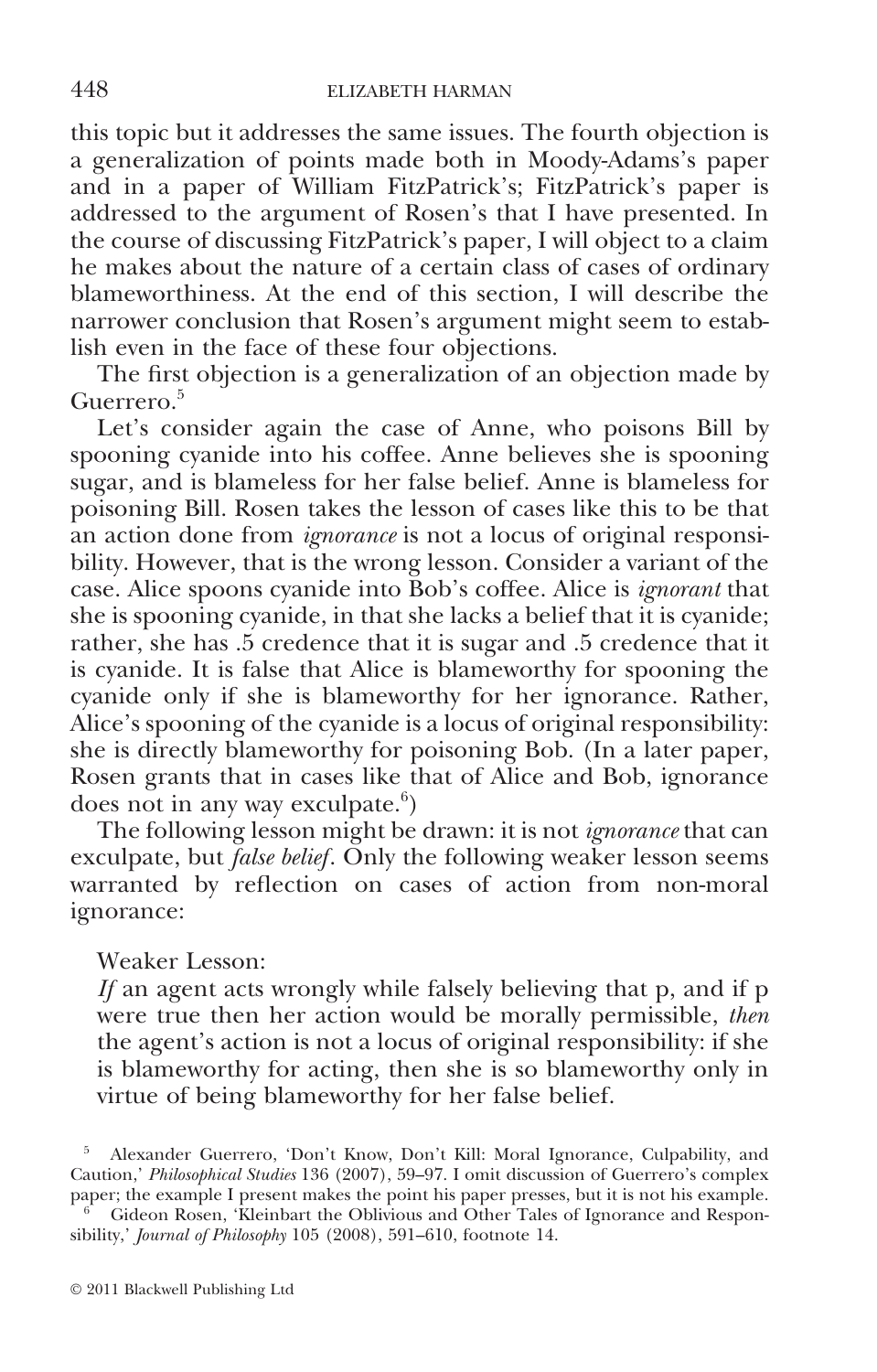(Note that I do not endorse this principle; I simply claim that the Weaker Lesson is a better inference to draw from the cases than the Lesson Rosen does draw, which is not plausible in light of the cases.7 )

The upshot is that the generality of Rosen's conclusion is substantially limited. Note that Rosen claimed:

Every instance of morally wrong behavior (whether an action or an omission) is either a case of behavior from ignorance or a case of clear-eyed *akrasia*.

But in conjunction with the Weaker Lesson, to establish the Broad Conclusion, Rosen would need this claim instead:

Every instance of morally wrong behavior (whether an action or an omission) is either a case of behavior from false belief in p, such that if p is true then the behavior is permissible, or a case of clear-eyed *akrasia*.

This claim is false. Many instances of morally wrong behavior do not involve clear-eyed *akrasia* because the agent lacks a firm view about whether his behavior is wrong; such behavior involves lack of true moral belief – and hence, *moral ignorance* – without involving moral *false belief*. It now seems that, contra Rosen's original argument, such behavior may well be a locus of original responsibility. Just as Alice's uncertainty regarding whether she was spooning cyanide did not undermine her being originally responsible for so acting, similarly mere uncertainty regarding whether one is acting wrongly does not undermine original responsibility for one's action. If someone acts wrongly while genuinely unsure whether her action is wrong, we need not investigate whether she is blameworthy for being unsure to know whether she is blameworthy: she may well be blameworthy simply for doing what she did, which she believed might well be wrong. (Of course she may not be blameworthy if there are other exculpatory factors, for example if she is under the influence of a powerful drug. Or she may not be blameworthy if she has no option available to her that she is sure is morally permissible.)

In footnote 21, I discuss another way Rosen might revise the lesson in response to the first objection.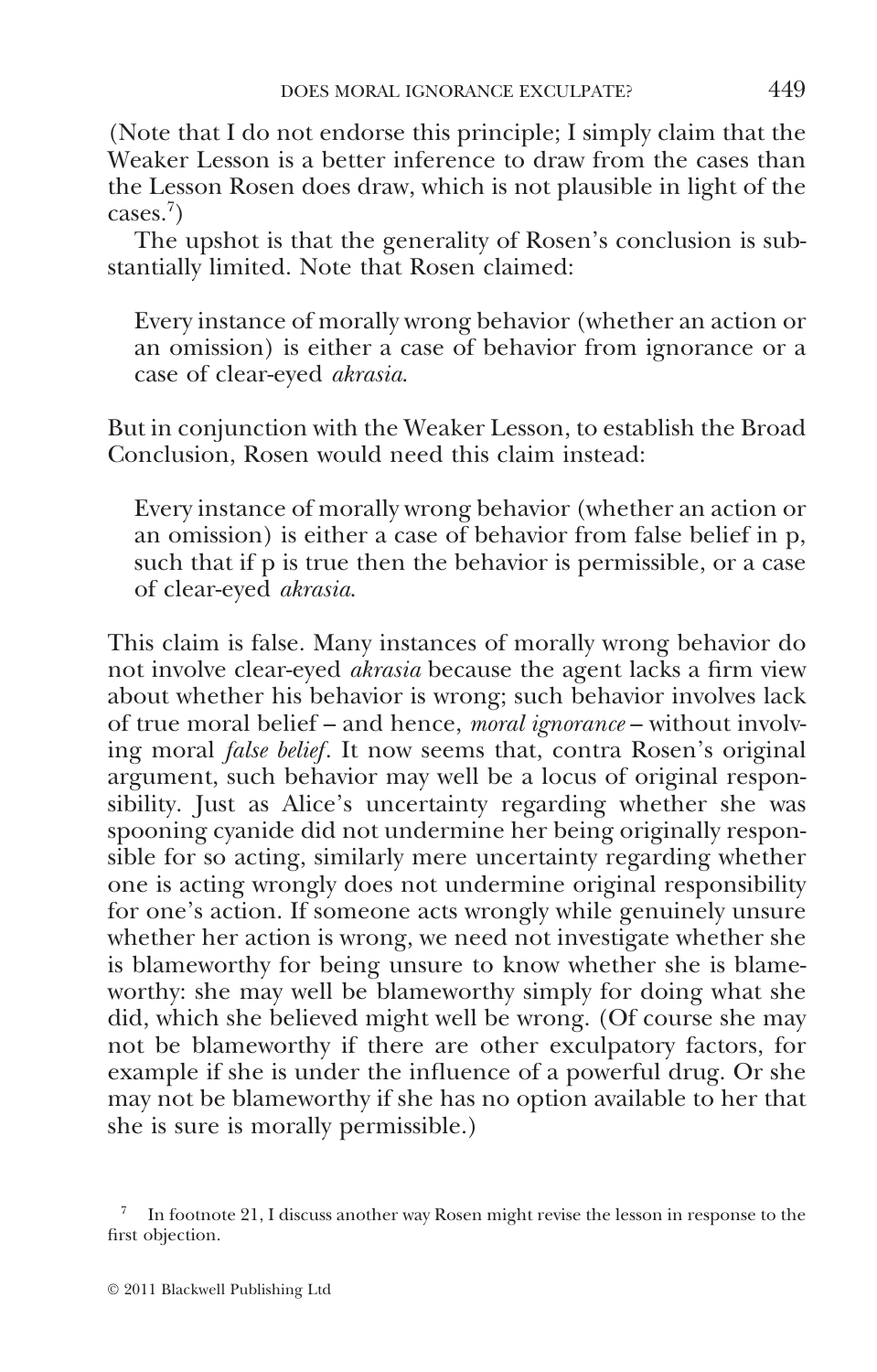The second objection emerges from what we have learned so far. Rosen takes his argument to apply to cases of wrongful omissions, including cases of *forgetting* to do something; he treats such forgettings as involving ignorance. Consider the following case. A doctor forgets to check a chart and fails to see that a patient is allergic to a common antibiotic; she prescribes the antibiotic, and the patient dies.<sup>8</sup> On Rosen's view, in this case, the failure to check is not a case of clear-eyed *akrasia*, because the doctor is not thinking about whether to check. Thus the failure to check is not a locus of original responsibility. Thus the doctor is blameworthy only if there is some earlier behavior which is an instance of clear-eyed *akrasia*. Let's stipulate there is not.

Let's apply the lessons of the prior discussion. What first emerged is that, if anything, it is *false beliefs* that exculpate. Does the doctor have a false belief that it is okay not to check the chart? No! Indeed, she believes that, in cases like this, she should check the chart. Applying the Weaker Lesson does not vindicate the claim that the doctor is blameless.

Once we see that it is only plausible that *false belief* exculpates, not that *ignorance* does, we will cease to see Rosen's arguments as applying to cases of omissions of actions due to failure to think about or attend to certain facts, including moral requirements. While such cases of forgetting to do things do involve a failure to attend to certain facts, they do not involve the formation of other beliefs that falsely imply one's actions are permissible.<sup>9</sup>

(Note that the second objection does not require that a doctor in such a case is blameworthy; I merely claim that Rosen's line of thought provides no argument that she is blameless.)

The second objection implies a specific conclusion about Rosen's discussion of blameworthiness for ignorance. Rosen says that one is blameworthy for one's ignorance only if one is blameworthy for violating certain procedural norms. He furthermore points out that often one will not have thought about these norms as one violated them. This, he claims, means that one is violating the norms in ignorance, and thus one is not originally responsible for the violation. But this is to treat the

Note: this is a different case from the earlier case of the doctor who does not double-check a patient's blood type.

It might be objected that the doctor who forgets to check the chart has a general implicit belief that she is not currently doing anything wrong, and that this is enough to render her action blameless. I respond to this objection in section 6.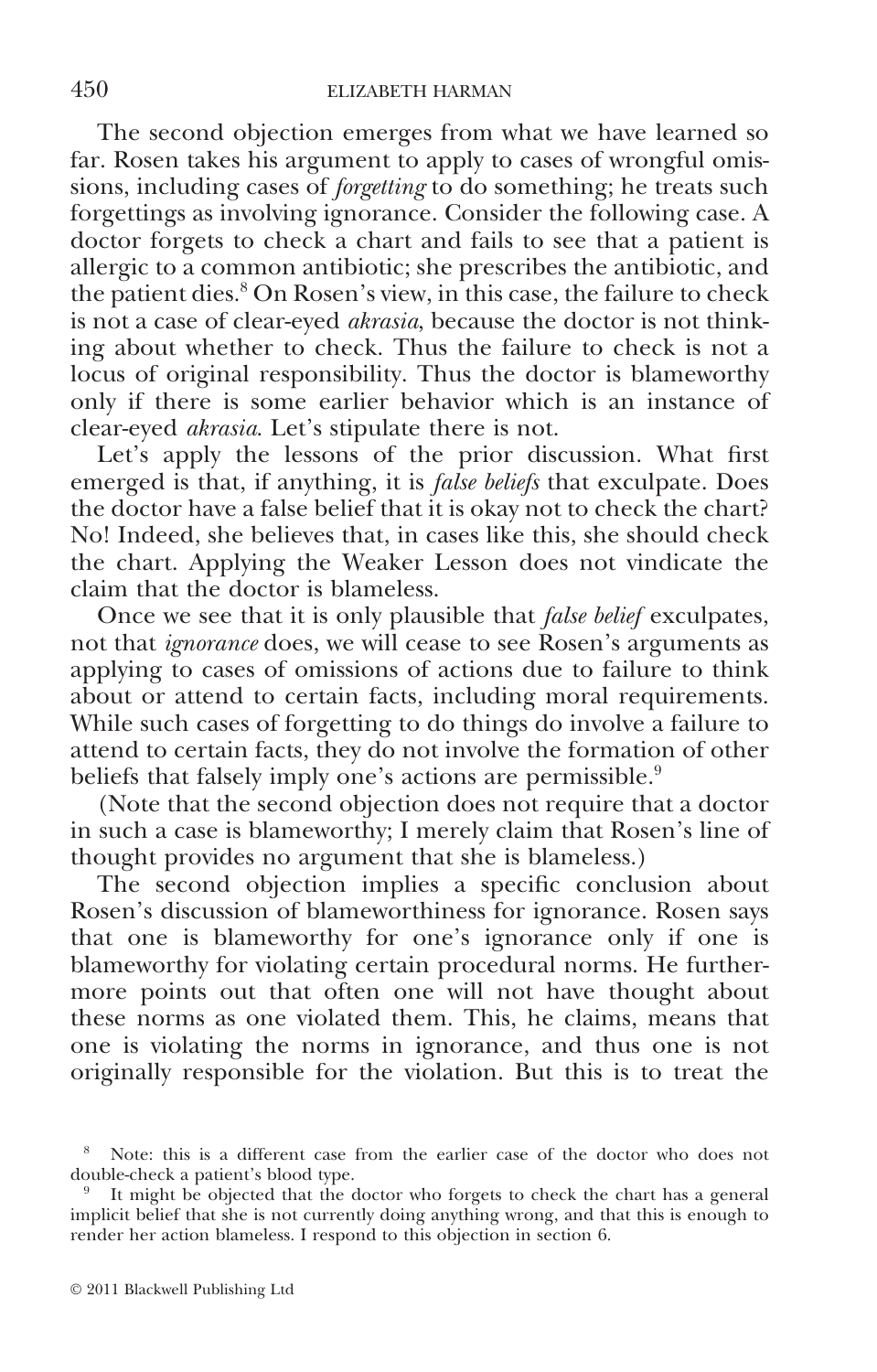violation of the norms in the same way that he treats the doctor who forgets to check the chart for allergies. It may be true that people who violate procedural epistemic norms are not attending to the norms as they violate them; but it is not true that people in such cases have false beliefs to the effect that failure to perform the behavior the norms require is permissible. Rosen's argument does not support his claim that many cases of failure to observe procedural epistemic norms are not loci of original blameworthiness.

I will now turn to the third and fourth objections to Rosen's argument. Both objections arise out of Michelle Moody-Adams's insights.10 Moody-Adams is concerned to rebut the view that people are blameless for wrong actions which are seen, in their cultures, as morally permissible (or even required). She points out that many such mistaken moral views licensed practices which were of great benefit to those who committed the moral crimes in question. Just as in an individual case, a person may fail to realize something out of *motivated ignorance*, because she does not want to realize it, similarly each individual within a whole group of privileged people may fail to realize that their practices are wrong out of motivated ignorance. If a cultural practice continues and is accepted in a society not simply because people are *ignorant* of its moral wrongness, but because people *don't want to see* its moral wrongness, the ignorance looks less innocent and the practice is more plausibly blameworthy.

The third objection is this:

An individual may be blameworthy for a false moral belief, although he has not violated any procedural norms to do with the management of his opinion, if his false moral belief is due to *motivated ignorance*.

I think this objection is persuasive, but I will note that it relies on the claim that motivated ignorance is blameworthy, which is no doubt a controversial claim. Rosen would respond to the third objection by saying that the third objection attributes blameworthiness for believing, which is something that happens to one, not something one does.

<sup>10</sup> Michelle Moody-Adams, 'Culture, Responsibility, and Affected Ignorance,' *Ethics* 104 (1994), 291–309.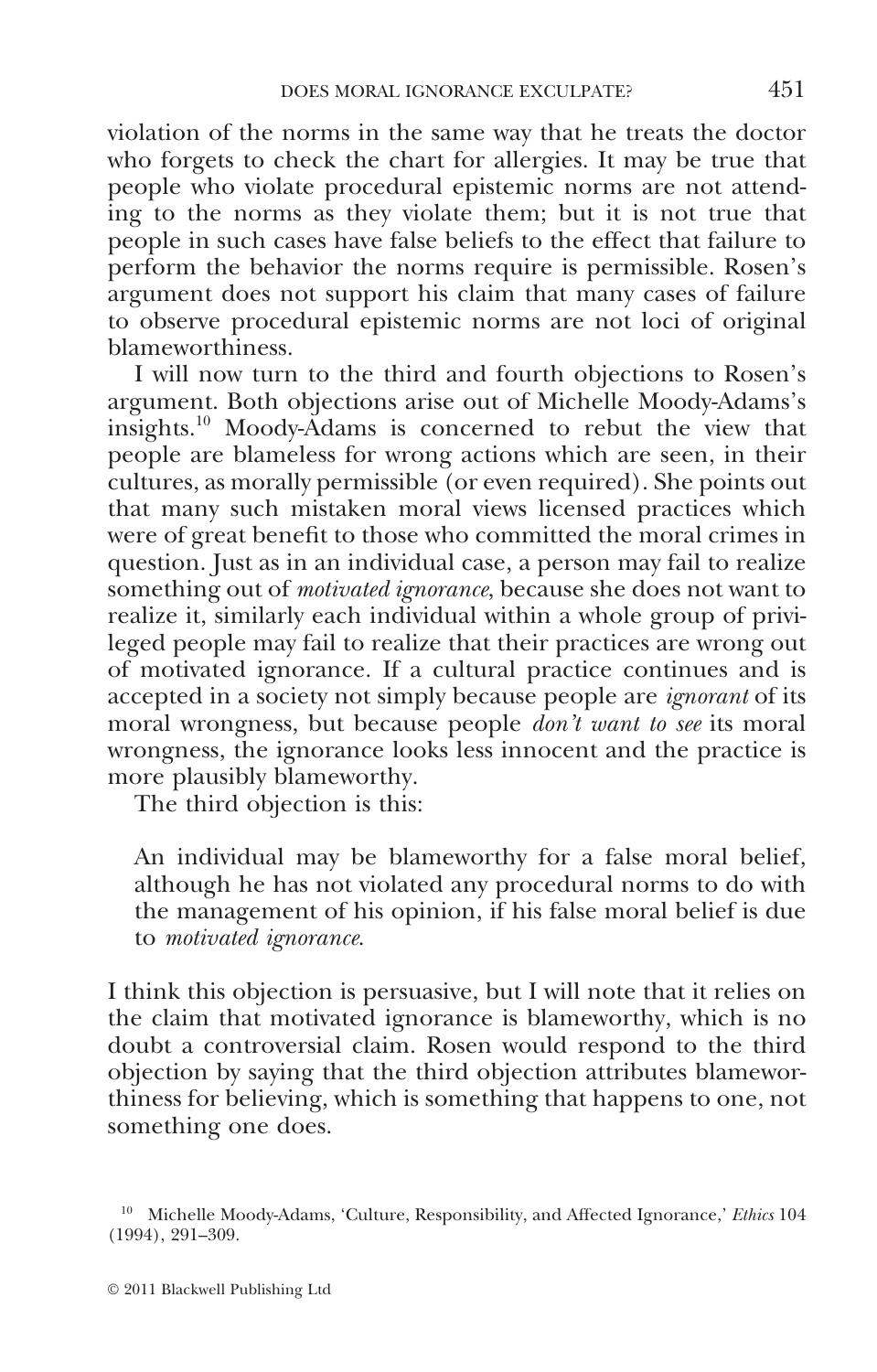The third objection is not explicitly made by Moody-Adams. Her discussion inspires the point, but she is not committed to it. What she commits herself to is a different claim, which is the fourth objection I will discuss:

A person may be blameworthy for ignorance which arises out of mismanagement of her opinion, although this mismanagement did not involve any clear-eyed *akrasia* (nor is there an earlier instance of *akrasia*).

Moody-Adams points out that if someone has false moral beliefs which benefit him, he may well avoid information and reflection which would lead his false beliefs to be revealed as false: he may be motivated to *protect* his false beliefs. He may not be aware that this is the correct account of his behavior, and so he may not be aware that he is violating any procedural norms to do with the management of his opinion, and so he may not be engaged in any clear-eyed *akrasia*.

William FitzPatrick<sup>11</sup> also presses the fourth objection, though he does not focus only on motivated ignorance.

FitzPatrick describes the following case, which is based on the movie 'It's a Wonderful Life'; it is an expansion of a case Rosen discusses. Mr. Potter is a businessman who decides to close down a business, which will result in many jobs being lost. Mr. Potter has thought about the morality of his action, and has concluded that his action is 'permissively aggressive' although the action is really 'reprehensibly ruthless.' Rosen's view implies that Mr. Potter is blameworthy for acting only if he is blameworthy for his ignorance. FitzPatrick argues that this must be a case in which the agent mismanaged his beliefs, because it is not a 'hard case' in which someone thinking carefully about how he should act might get it wrong. For Rosen, the question becomes: did Mr. Potter's mismanagement of his beliefs involve an instance of clear-eyed *akrasia*? If so, Mr. Potter may be blameworthy. If not, Mr. Potter's mismanagement was out of ignorance and then we must ask whether he is blameworthy for that ignorance. Fitz-Patrick disagrees with Rosen: he thinks that Mr. Potter can be blameworthy for the mismanagement of his beliefs even in the

<sup>11</sup> William FitzPatrick, 'Moral Responsibility and Normative Ignorance: Answering a New Skeptical Challenge,' *Ethics* 118 (2008), 589–613.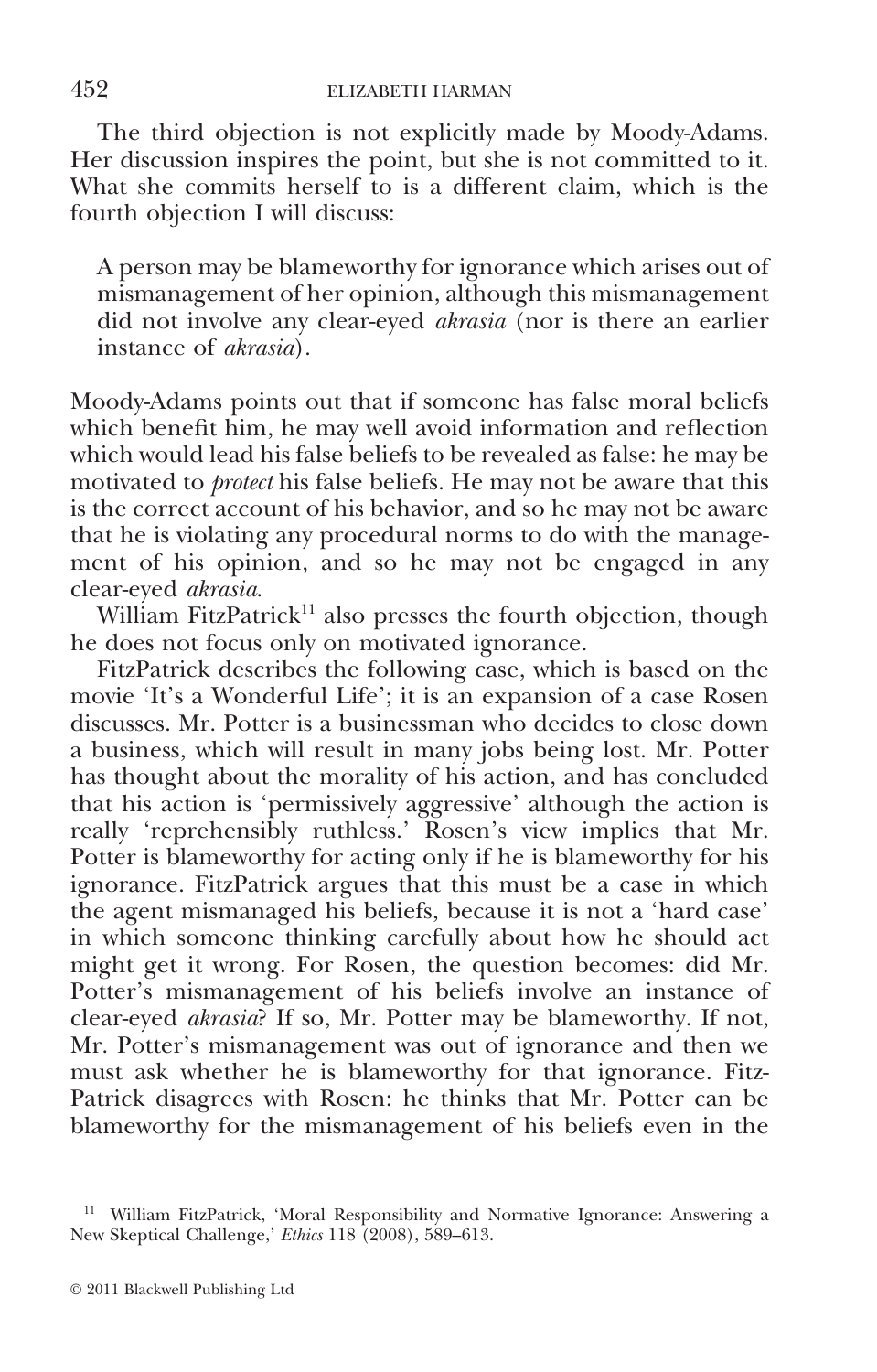absence of clear-eyed *akrasia*. FitzPatrick says the right question is whether Mr. Potter can have been *reasonably expected* not to mismanage his beliefs; furthermore, FitzPatrick concludes, there are versions of the case in which Mr. Potter *can* reasonably have been expected not to mismanage his beliefs. Mr. Potter's mismanagement of his beliefs may have been an instance of an exercise of a vice of Mr. Potter's. He may have been overconfident, arrogant, dismissive, lazy, dogmatic, incurious, selfindulgent, or contemptuous (these are FitzPatrick's adjectives) in not taking adequately seriously, and in not adequately exploring, alternative moral viewpoints regarding business ethics. If Mr. Potter's ignorance resulted from the exercise of any of these vices, then, FitzPatrick claims, Mr. Potter is blameworthy despite there being no instance of clear-eyed *akrasia*. Thus, FitzPatrick thinks this case establishes the claim made by the fourth objection:

A person may be blameworthy for ignorance which arises out of mismanagement of her opinion, although this mismanagement did not involve any clear-eyed *akrasia* (nor is there an earlier instance of *akrasia*).

The idea is that Mr. Potter may have been, for example, *overconfident* in coming to his beliefs, though this expression of that vice did not result from some earlier behavior which was an instance of clear-eyed akrasia. Nevertheless, FitzPatrick contends, Mr. Potter is blameworthy. $12$ 

The fourth objection's claim is controversial. As pressed by both Moody-Adams and FitzPatrick, the fourth objection is supported by the description of a case and the claim that the agent is blameworthy for his mismanagement of his beliefs. Moody-Adams says that mismanagement of beliefs which is in fact due to a desire not to know the truth (though this may be ill understood by the agent himself) is blameworthy, and FitzPatrick says that mismanagement of beliefs which constitutes the exercise of a vice is blameworthy. The claims are compelling, I think. But

<sup>&</sup>lt;sup>12</sup> FitzPatrick makes another objection to Rosen, which is an objection to Rosen's argument *from* what I call the Broad Conclusion to the further claim that we never have *knowledge* that someone is blameworthy for an action. FitzPatrick argues compellingly that we do often have knowledge that *akrasia* has occurred, and so that the Broad Conclusion does not imply the further claim.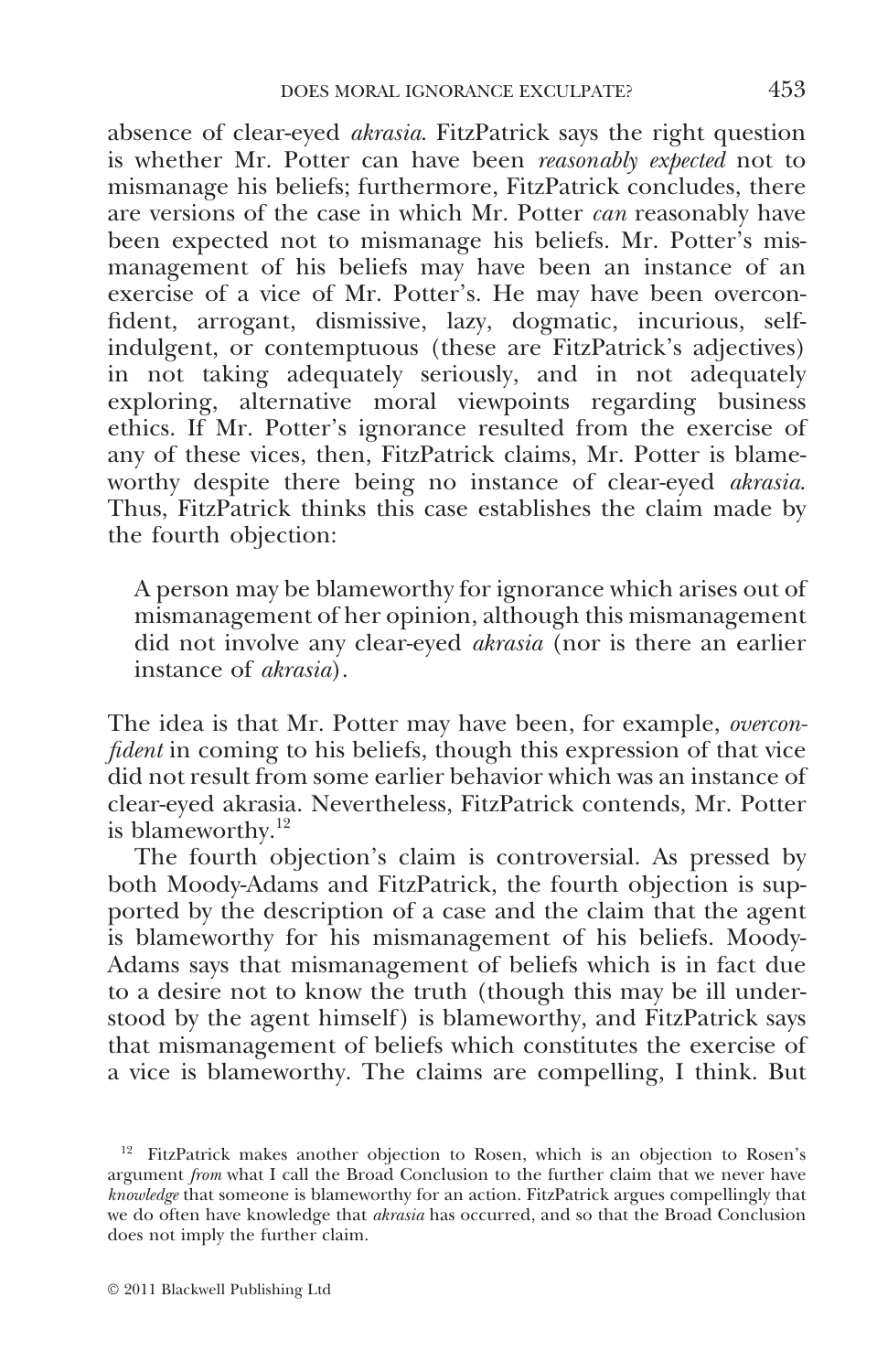Rosen would not be convinced. To FitzPatrick, Rosen would respond that most of the vices in question, properly understood, involve the *false belief* that S is not mismanaging his beliefs. One's time for moral consideration is not limitless, so it is not a good idea (nor morally required) to consider every idle moral worry. Consider the vices of overconfidence, arrogance, dismissiveness, dogmatism, incuriosity and contemptuousness. These vices seem to involve the *belief* that the other views in question aren't worth taking seriously. These are *false beliefs* in this case, but Rosen would say that, in virtue of Mr. Potter's having such beliefs, his mismanagement of his opinion is out of ignorance (indeed, is vindicated by these false beliefs). The disagreement between FitzPatrick and Rosen amounts to a standoff over the case FitzPatrick describes. Rosen will simply deny FitzPatrick's claims about the case. But others may be moved by the case and see it as showing that Rosen's argument fails.

In discussing Mr. Potter, FitzPatrick makes an argument to which I will now object. FitzPatrick argues that an immoral businessman such as Mr. Potter must have mismanaged his beliefs – that is, violated a procedural epistemic norm – because the case is not a 'hard case.' Here FitzPatrick assumes a wholly implausible picture of how moral learning occurs. Many people have false moral beliefs although they have thought carefully about the questions at issue and they have not violated any procedural norms. For example, for many business practices that are in fact reprehensibly ruthless, we can find plenty of businesspeople ready to offer elaborate, sustained, and serious moral defenses of them. We can also find people who have entered the business world, heard arguments on all sides, and become convinced of the wrong view of business morality.

FitzPatrick wants to preserve many of our claims of ordinary blameworthiness. He wants to vindicate the claim that immoral business practices, which we ordinarily take to be blameworthy, are blameworthy; and he wants to vindicate the claim that the actions of the Bush Administration regarding Afghanistan and Iraq are blameworthy. FitzPatrick quotes those who have commented that George W. Bush himself was remarkably incurious; it does appear that Bush is guilty of mismanagement of his beliefs. But presumably FitzPatrick thinks that all the important players in the Bush administration are blameworthy, and it is far from clear that they all are guilty of mismanagement of their beliefs. Some of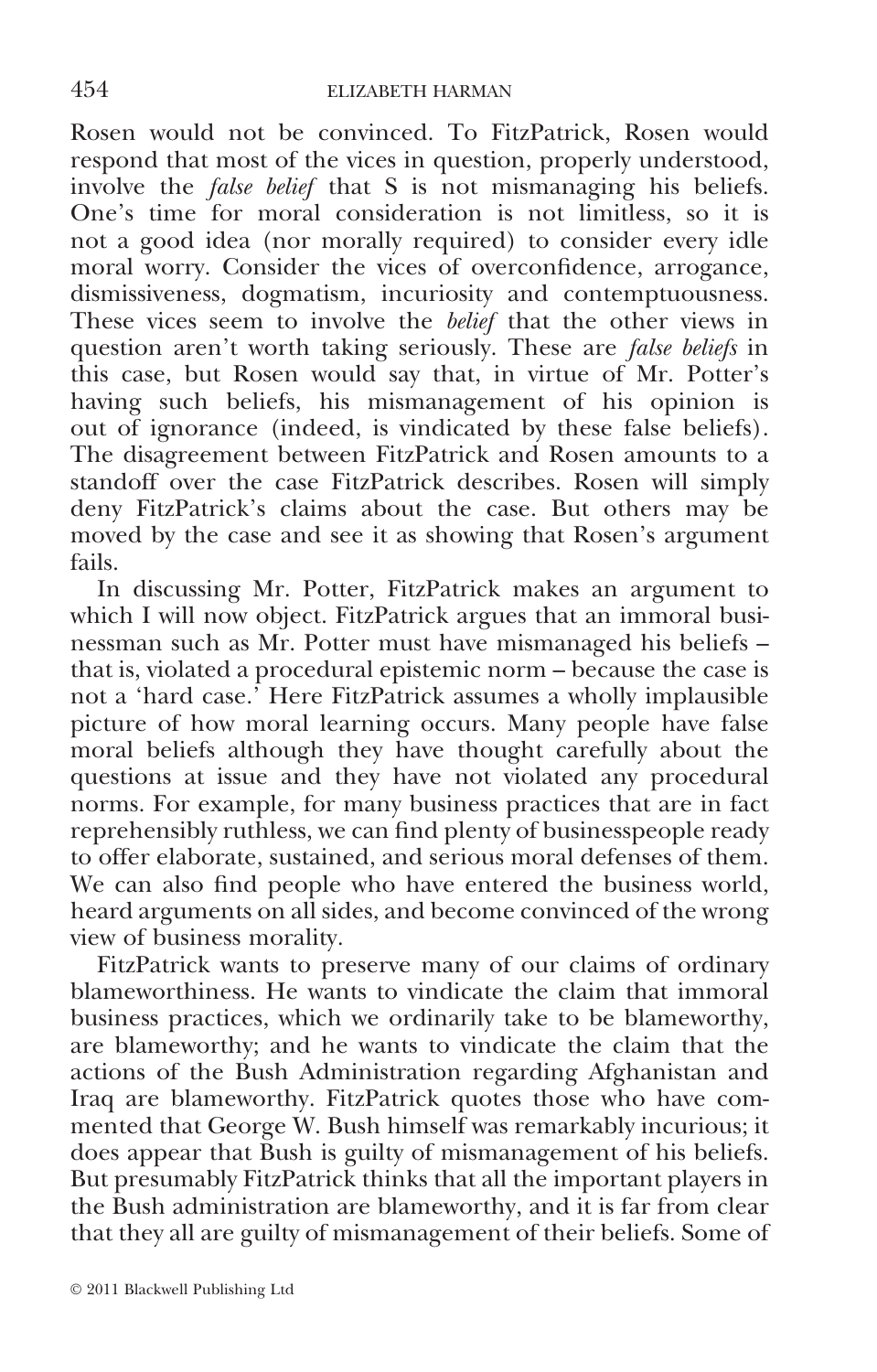them appear to have had a well-thought-out, though extreme, agenda.

It's important that moral knowledge isn't *easy* to come by, and isn't assured if one manages one's beliefs well, not even if one is exposed to good moral arguments for the truth.

My point is this:

Someone may have been perfectly responsible regarding procedural norms for the management of his beliefs while nevertheless having come to deeply false moral views, even where he is perfectly aware of substantial disagreement. This is true regarding most interesting moral claims, including claims about how businesspeople should behave, how people in government should behave, how we should treat our children, etc. It is true of most (if not all) ordinary moral claims.

FitzPatrick supposes that it is only in 'hard cases' that someone may think seriously about morality, in the face of views that oppose his own, and come to the wrong view. And he claims that business ethics and the ethics of government are not hard cases. Unfortunately, ethics is not that easy: if we use 'hard cases' in FitzPatrick's sense, then most cases are hard cases.

I will draw three lessons from my discussion of these four objections to Rosen. First, it is not at all plausible that mere ignorance exculpates; at best, it is false belief that exculpates. Second, motivated ignorance may be blameworthy although it is not the result of an earlier instance of clear-eyed *akrasia*. Third, some mismanagement of belief may be blameworthy without involving clear-eyed *akrasia*. Taking these lessons into account, it may seem that Rosen's argument still supports the following:

Narrower Conclusion:

If

- (a) a person acts wrongly while believing a false claim, p,
- (b) if p is true then the action is permissible,
- (c) the false belief did not result from mismanagement of belief, and

 $13$  We should not be misled by the fact that they were incurious about some things, such as the truth about global warming: there were some things they wanted little information about because they were determined to act in a particular way regardless of that information.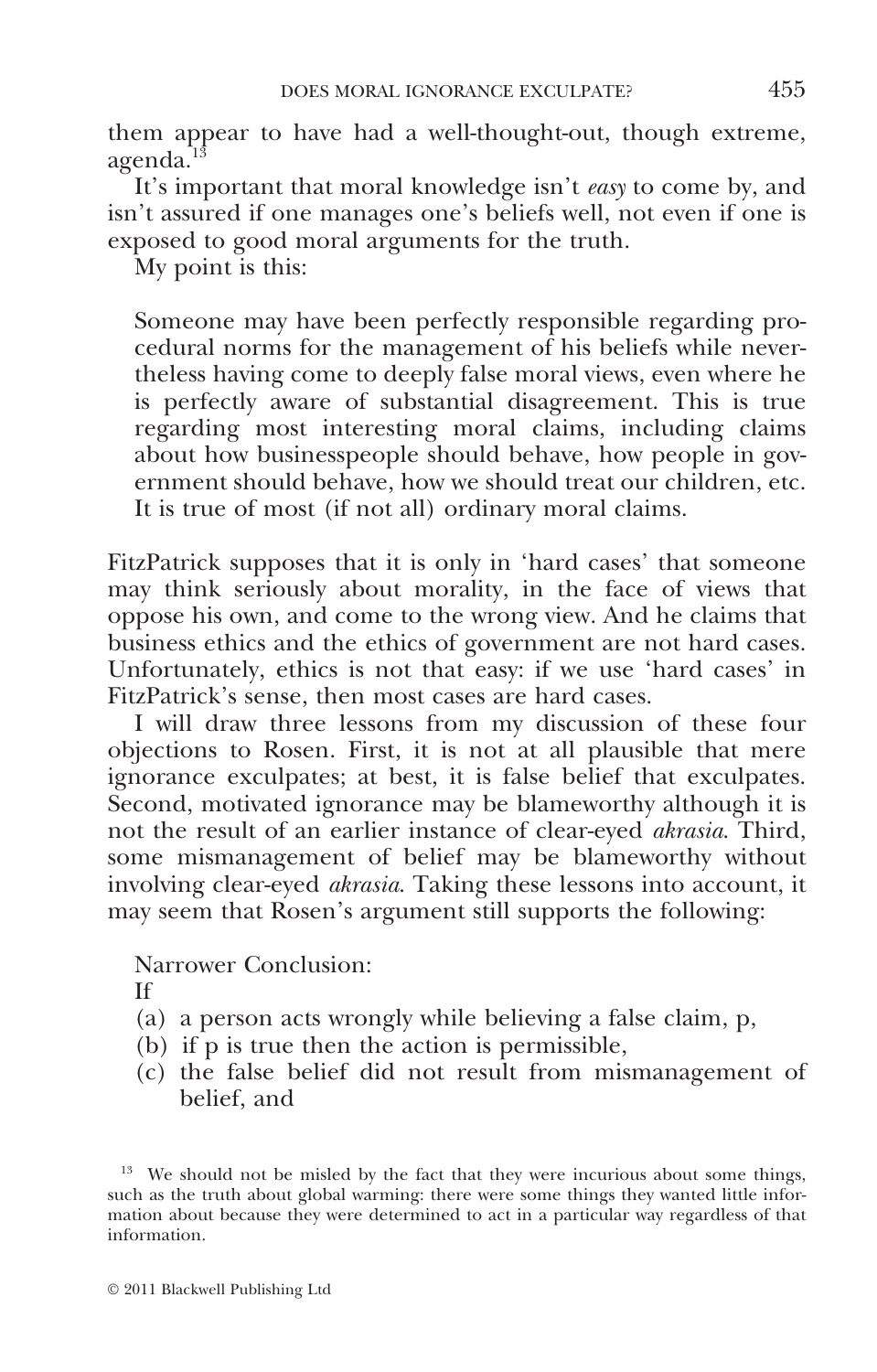(d) the false belief is not a case of motivated ignorance, then

the person is blameless for so acting.

Clauses (a) and (b) place a restriction to cases of false beliefs that license the action, taking the first objection seriously. Clause (c) restricts us to cases that do not involve mismanagement of beliefs. Note that this restriction is more restrictive than is necessary in light of the fourth objection. I am restricting in this way to set the fourth objection aside. Clause (d) restricts us to cases that do not involve motivated ignorance, taking the third objection seriously.

# **3. The Significance of the Narrower Conclusion**

The Narrower Conclusion is still quite strong; it implies that in many ordinary cases of apparent blameworthiness, the agents are in fact blameless. I will now describe a number of cases in which we would ordinarily take the agents to be blameworthy, but the Narrower Conclusion implies they are not. I stipulate for all of these cases that clauses (c) and (d) apply. It is important to emphasize this stipulation because it is easy to imagine variants of the cases in which either motivated ignorance or mismanagement of beliefs does play a role. Nevertheless, there are many actual cases of the types  $\acute{I}$  will outline in which ordinary people come to false moral views without having mismanaged their beliefs. In many of the cases below, I stipulate that the agents have thought long and seriously about the relevant moral questions, have considered opposing views, and have come to false moral views. In some of the cases, the agents are not aware that people might disagree with them; these agents have not thought particularly hard about the moral views in question, but they have thought an ordinary amount about morality in general, and so they have not violated any procedural norms.

As I've already suggested, one case is that of a businessman who has thought seriously about the ethics of business and who has concluded that what are in fact 'reprehensibly ruthless' practices are really 'permissibly aggressive.' This businessman is bothered by the fact that some people criticize his practices. He isn't surprised that those who are hurt by the practices say they are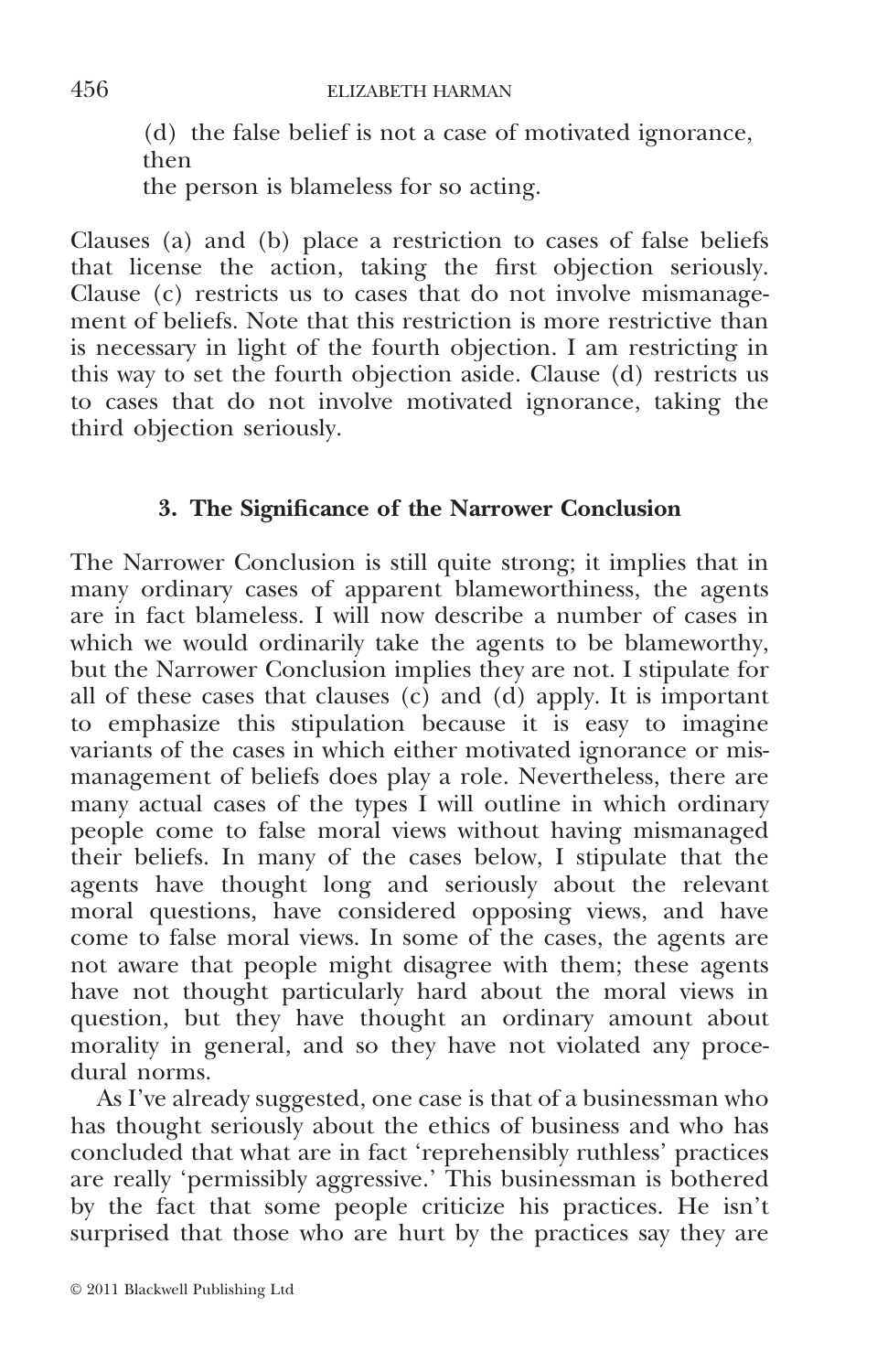ruthless, but it bothers him that his brother says so. He discusses it at length with his brother and also with others. He comes to the view that it is better for the economy overall if companies operate to maximize profits, and that economic progress always has casualties. He believes that by pursuing what is in the best interests of his shareholders, he is playing a valuable role in the economy. This is not a great view. But someone may well have thought seriously about the morality of business practices and come to such a view. Indeed, many actual businesspeople have thought about the morality of business, have not been irresponsible in the management of their opinions, and have false views that license their behavior.

Two more examples are variants of cases Rosen discusses. One is a case of a 1950s American father who doesn't save to send his daughter to college but does save to send his sons to college: he is a sexist in his treatment of his children. The other is an ancient Hittite slaveholder who keeps slaves. Rosen stipulates that these two agents do not believe their actions are wrong. He says they do not think about whether the actions are wrong at all. In the versions of the cases I will focus on, the agents have *implicit* moral beliefs that their actions are permissible. (It's not clear if this is what Rosen has in mind.<sup>14</sup>) I stipulate that these agents care about being moral and they think about morality to a reasonable degree.

Another kind of case involves people who are raised to believe in an ethics of 'everyone should take care of his own.' Consider three cases along these lines. One is someone raised in a Mafia family who goes into the family business and believes in an ethics of deep loyalty to the family business group and no moral obligations to those beyond it; this man kills a store owner who won't 'pay for protection'. Another is someone raised in a tribal group that is in conflict with other nearby tribal groups; he kills a member of a rival group in order to assert his own group's dominance. Finally, consider someone raised in a poor neighborhood of an American inner city. He joins a gang and believes that one should show deep loyalty to one's own and one should be willing to do anything to

<sup>14</sup> Guerrero 'Don't Know, Don't Kill' discusses several variants of Rosen's cases, in some of which the agents simply *lack beliefs* about whether their actions are wrong, rather than having beliefs that their actions are permissible. As Guerrero points out – this is an instance of the first objection I discussed – mere lack of belief that one's action is wrong does not exculpate.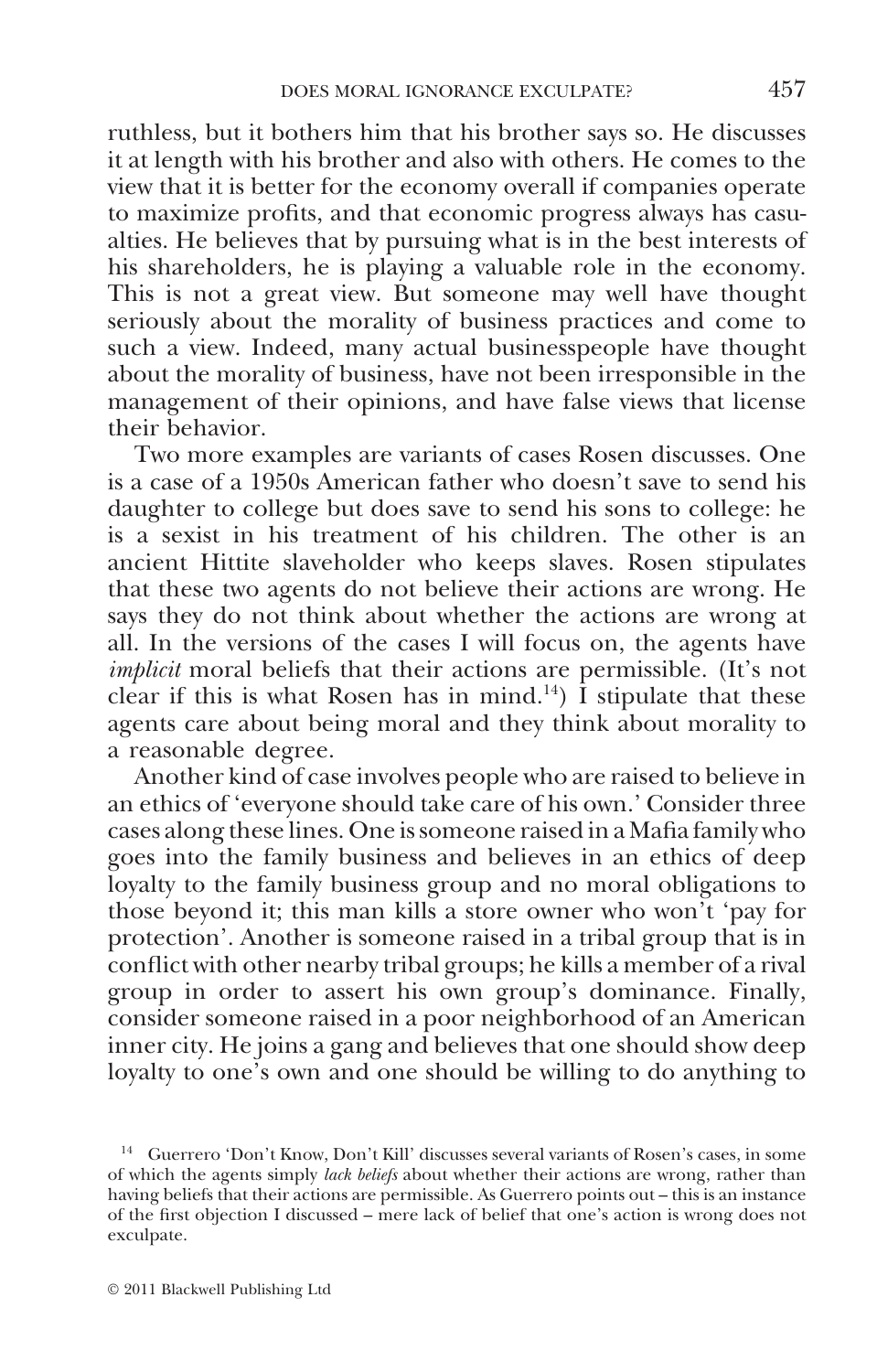others for the sake of the gang. These three agents have not been irresponsible in the management of their beliefs. Let's suppose that the tribe member is not aware of other moral views. The Mafia member and the gang member are aware of people who disagree with the moral views they hold. But they believe others have been suckered into a false sense of their duties.

Another kind of case is given by actions which are currently deeply morally contested; I will give three such examples. In giving these examples, I make controversial moral claims; but these claims are not crucial to my points in this paper. Consider someone who believes abortion is wrong and who yells at women outside abortion clinics. It is wrong to yell at women outside abortion clinics: these women are already having a hard time and making their difficult decision more psychologically painful is wrong. But this person acts in a way that would be permissible if her moral views were true. Another example is someone who believes abortion is wrong and who kills an abortion doctor, in a part of the country where there is good reason to think that this doctor's death will reduce the number of abortions. This person believes that he ought to kill abortion doctors if doing so would reduce the number of abortions that would be performed. A third example is someone who believes homosexuality is wrong who organizes a campaign against the legalization of gay marriage. He believes he is doing something morally good in organizing the campaign; in fact, in working to further oppression, he is acting wrongly.<sup>15</sup>

I have stipulated that in all of the above cases, the agents have not violated any procedural norms to do with the management of their beliefs. Someone might object that some of the moral views in these cases are *too crazy* for anyone to have come to them without having behaved poorly in the management of her beliefs. But that seems manifestly false.

These examples show that, if the Narrower Conclusion is true, then in many cases in which we would ordinarily take people to be blameworthy, they are in fact blameless. The Narrower Conclusion is thus significant and deeply implausible.

<sup>&</sup>lt;sup>15</sup> If my controversial claims are false, then different examples should be used to make my point. For example, if abortion is morally wrong, then a doctor who believes abortion is permissible is nevertheless blameworthy for performing abortions.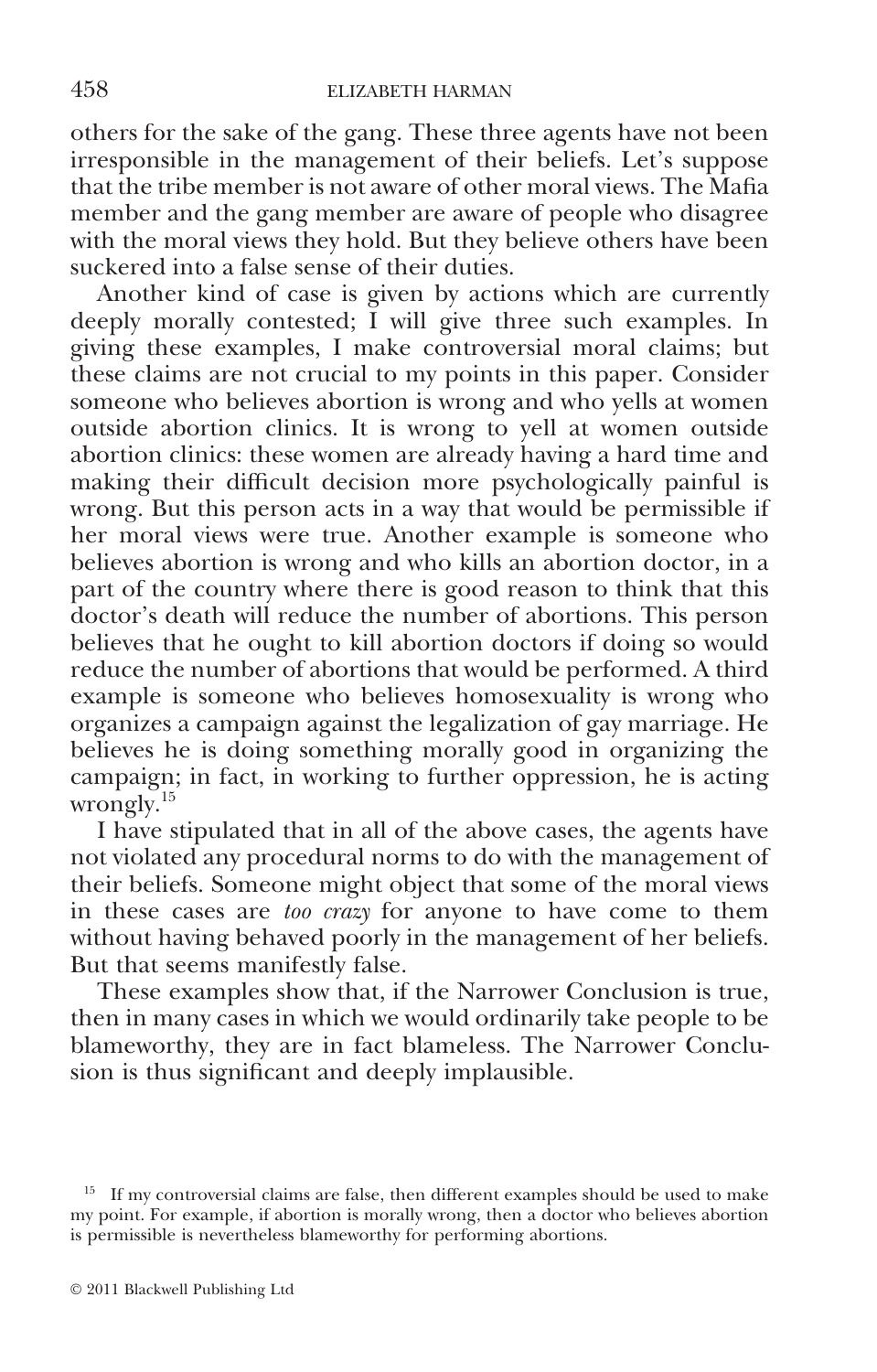## **4. My Proposed View**

I will now propose a view on which the actions I have just described are indeed blameworthy, as they appear to be. The view I propose denies Rosen's claim that actions done by agents with false moral beliefs cannot be loci of original responsibility. However, the view grants that there is something right about Rosen's position. In particular, it cannot be that a person is blameworthy for a wrong action he believed to be permissible but is blameless for his false belief. While denying that the blameworthiness for the wrong action *is derivative* from the blameworthiness for the belief, the view holds that in such cases the action is blameworthy *only if* the belief is blameworthy as well.

On the view I propose, one can be blameworthy for having false moral beliefs although one has not been in any way irresponsible in the management of one's opinion: one may not have acted in any way procedurally badly. Rather, one has violated some moral norms that apply to *beliefs* themselves, not to the management of one's beliefs. The view holds that we morally ought to believe the moral truth.

Here is the proposed view:

We are morally obligated to believe the moral truths relevant to our actions (and thus not to believe false moral claims relevant to our actions), and we are often blameworthy for failing to meet these moral obligations, even if we have not been guilty of mismanagement of our beliefs, and even if our ignorance is not motivated.

Wrong actions that result from false moral beliefs are not thereby blameless; indeed, they may be loci of *original* responsibility. While both the beliefs and the actions are blameworthy, the actions are not blameworthy *because* the beliefs are blameworthy. Rather, the actions and the beliefs are blameworthy for similar reasons.

These are the essential components of the view. I propose the view to show what an alternative picture to Rosen's could look like, while capturing some of what is plausible about his view (namely, that if the actions in these cases are blameworthy, then the beliefs are too) without resulting in his implausible conclusions.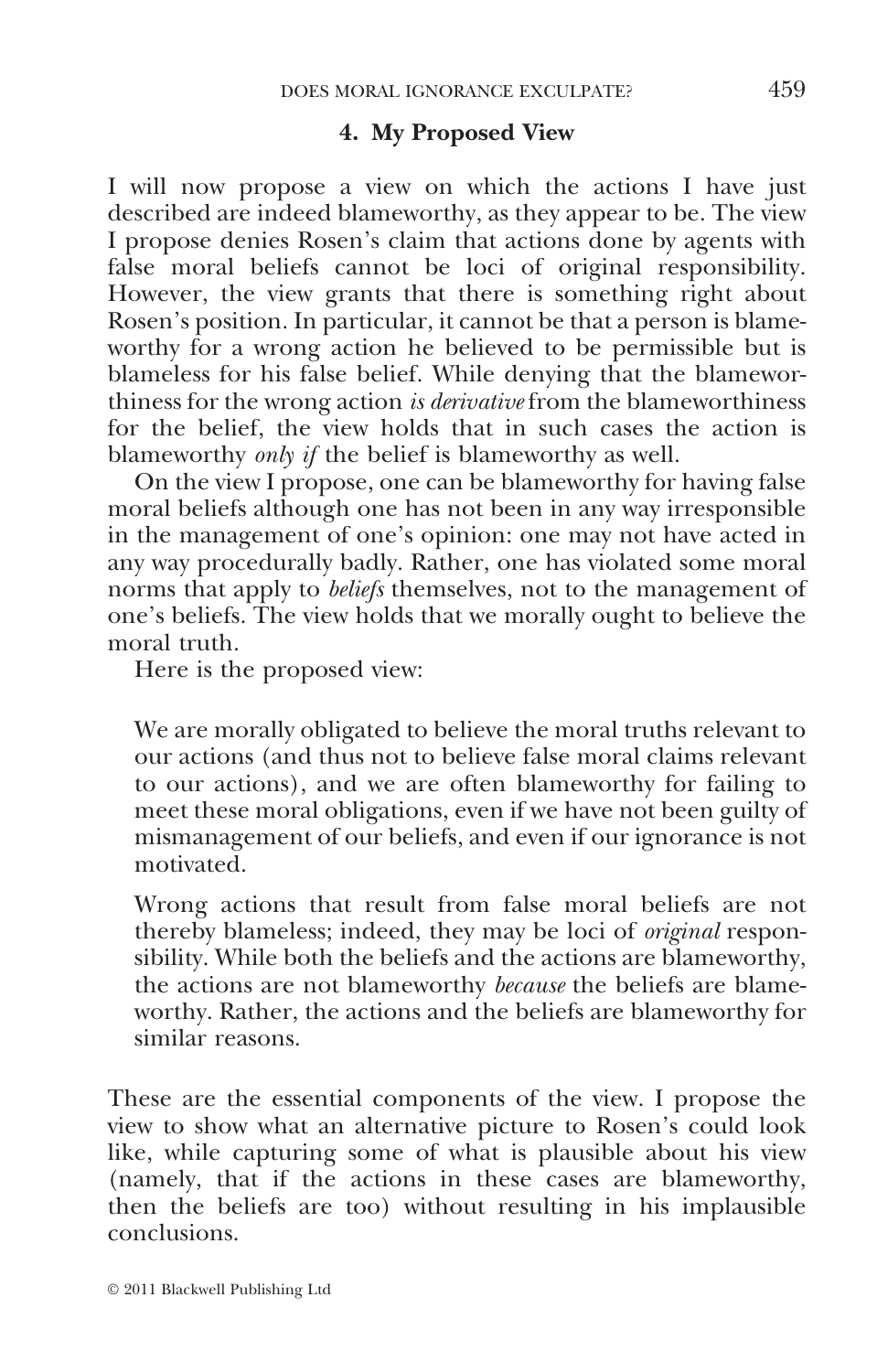So far the view leaves open what ultimately explains blameworthiness. One way of spelling out the view further would be to appeal to Nomy Arpaly's view of blameworthiness:<sup>16</sup>

An action is blameworthy just in case the action resulted from the agent's caring inadequately about what is morally significant – where this is not a matter of *de dicto* caring about morality but *de re* caring about what is in fact morally significant.

(One *de dicto* cares about morality if one desires *to act morally*. One *de re* cares about what is in fact morally significant if, for example, one desires *not to cause others' suffering* (and this is in fact morally significant). $17$ )

We might furthermore expand the view beyond Arpaly's own development of it:18

Beliefs (and failures to believe) are blameworthy if they involve inadequately caring about what is morally significant. Believing a certain kind of behavior is wrong on the basis of a certain consideration is a way of caring about that consideration.

Some failures to believe moral truths relevant to one's actions are not blameworthy. For example, if one blamelessly falsely believes a non-moral claim, and this leads to one's false moral belief, then one's false moral belief does not involve inadequately caring about what is morally significant.

# **5. Objections to the Proposed View**

I will now discuss some objections to the proposed view. This discussion will bring out some further aspects of the view.

The first objection:

In the cases described in section 3, the agents who act wrongly have *epistemically justified* false moral beliefs that their actions

<sup>18</sup> I believe this is an expansion of Arpaly's view, but perhaps she intended this to be part of her view.

<sup>16</sup> Nomy Arpaly, *Unprincipled Virtue* (Oxford: Oxford University Press, 2003).

<sup>&</sup>lt;sup>17</sup> Exactly what is involved in *de re* caring about morality depends on the true moral view. On some views, promise-breaking is morally significant; on these views, desiring *not to break promises* would be an instance of caring about what is in fact morally significant. But if utilitarianism is true, then promise-breaking is not morally significant, and this desire would not be an instance of caring about what is in fact morally significant.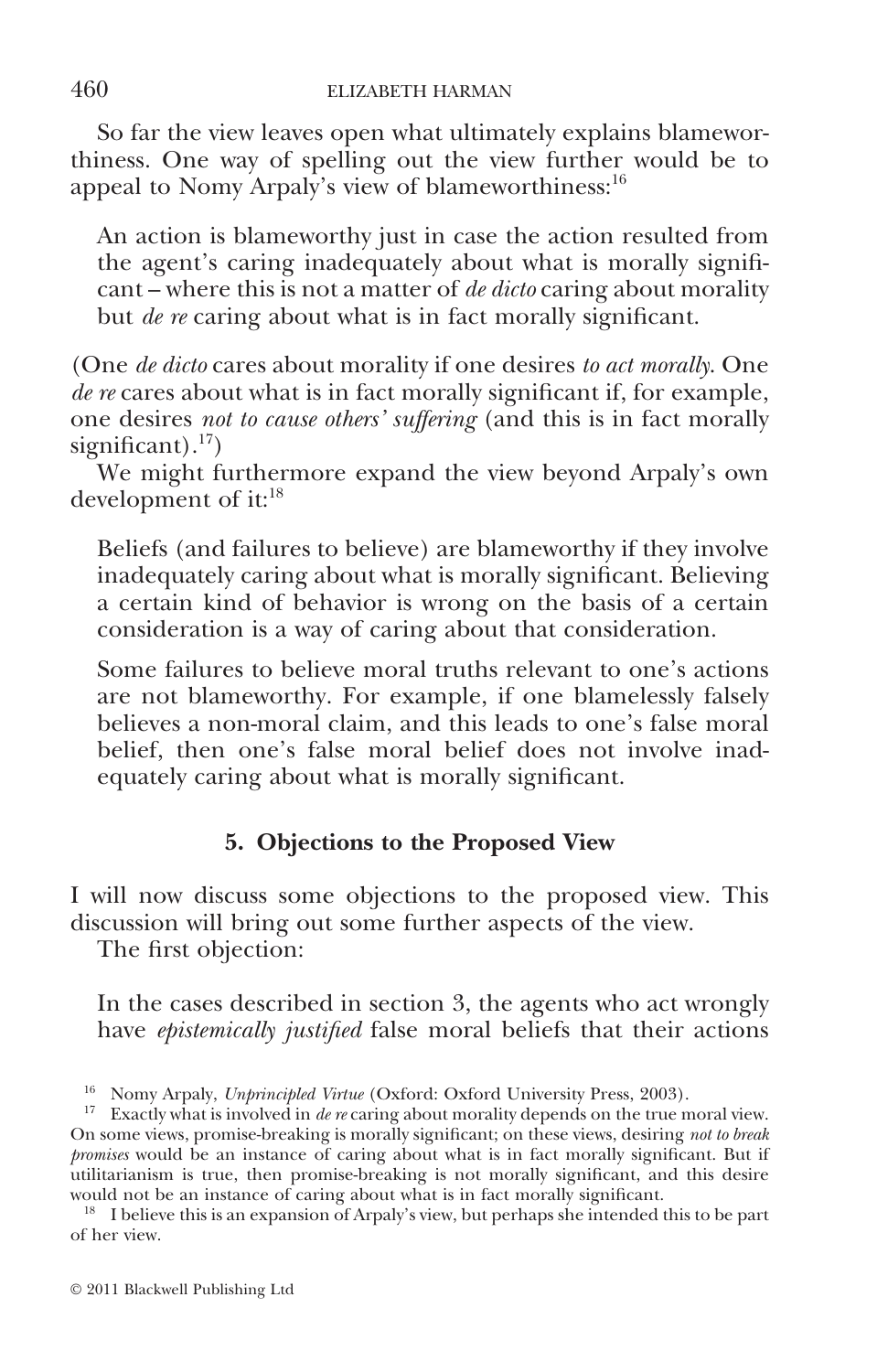are permissible. Surely they cannot be blameworthy for having beliefs that are epistemically justified (since they haven't mismanaged their beliefs). But then they cannot be blameworthy for acting *on* their reasonable beliefs.

In favor of the claim that the agents' beliefs are epistemically justified, the objector might offer the following considerations. First, some of the agents' evidence is *testimonial*: people they reasonably take to be authorities about morality have made the claims they believe. Second, many of them have considered arguments for and against their views and they have been convinced by seemingly compelling arguments. Third, some of the considerations they rely on to support their views do genuinely *tell in favor of* their beliefs. Fourth, they have genuinely tried hard to think about the issue and upon reflection have arrived at their views. When we focus on the way that they came to their beliefs and their judgments that their beliefs are the right response to their evidence, it may appear that their beliefs are justified. (This applies to those agents who've considered the moral issue carefully, not to those who haven't considered it at all, such as the slaveholder.)

My response to the objection is that the agents' beliefs are not epistemically justified. Consideration of fallacious, though seductive, lines of thought is not a way of coming to have justified beliefs. Someone who is suckered in by a sneaky instance of affirming the consequent is not justified merely by its having seemed to him that the considerations he relies on do support the conclusion he draws. While testimony can lead to justified belief, we have stipulated that in many of these cases the agents are not *merely* relying on testimony. Consideration of evidence which shows a claim to be false can undermine testimonial justification for the claim.

The objector's claim that the agents' false moral beliefs are epistemically justified is more compelling regarding those agents who are not aware that there is disagreement about their ethical beliefs; these agents hold these beliefs on the basis of testimony, and have not thought the moral questions through for themselves. Nevertheless, this does not show that their beliefs are epistemically justified. It is a hard question what constitutes evidence for moral claims, and in what circumstances a person's evidence is such that the right response to the evidence – the epistemically responsible response – involves believing the moral truth about a certain matter. But I claim that ordinary people who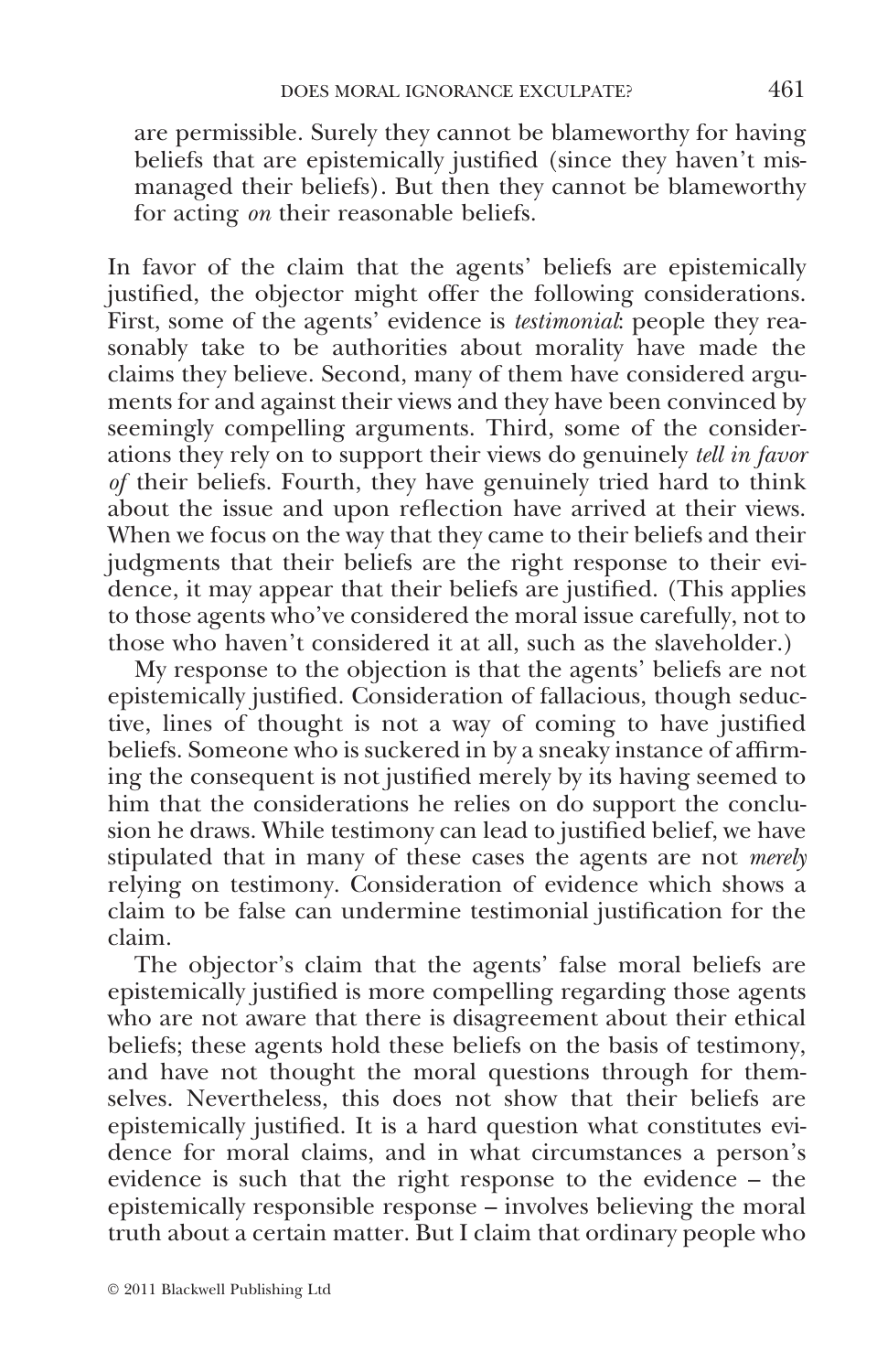know the non-moral facts of what they are doing, when they do wrong things, often do have *sufficient evidence* that their actions are wrong. For this reason, their beliefs that their actions are permissible are unjustified. (This is a substantive and controversial claim I will not defend here.)

My considered view is that the agents in all of the cases I described in section 3 do not have epistemically justified beliefs. But if they do have epistemically justified beliefs, I accept the implication of my proposed view that they are blameworthy for having beliefs that are epistemically justified, and they are blameworthy for acting on those beliefs.<sup>19</sup> I see their cases as instances of constitutive moral bad luck: they are unlucky to have found themselves in circumstances that have caused them to be (in some respects) morally bad people.

The second objection to the proposed view:

The beliefs in question are epistemically justified, so believing otherwise would be epistemically unjustified. We cannot be morally required to believe in a way that would be epistemically unjustified.

Like the first objection, this objection claims that the beliefs in question are epistemically justified. I will grant for the sake of argument the second objection's claim that the agents' beliefs are epistemically justified.

My response is that there can be cases in which a person is epistemically justified in believing p, but p is false, and she is *in a position to realize* that p is false, such that she would become epistemically justified in believing not-p: she is in a position to become justified in believing not-p. For example, consider the following case. I studied some advanced math in college, but that was years ago. My friend Moon, who has a PhD in math, might tell me that a particular mathematical claim, p, is true. I may

<sup>&</sup>lt;sup>19</sup> There is independent reason to think that people can be blameworthy for having epistemically justified beliefs, and for acting on these beliefs (even when the blameworthiness cannot be traced to earlier wrong behavior). Simon Keller ('Friendship and Belief,' *Philosophical Papers* 33 (2004), 329–351) and Sarah Stroud ('Epistemic Partiality in Friendship' *Ethics* 116 (2006), 498–524) have argued that we owe our friends the benefit of the doubt, such that we ought to refrain from believing ill of them in some cases in which such beliefs would be epistemically justified. On this view, someone who thinks ill of a friend when she owes it to her friend to withhold belief is blameworthy for her belief; and if she acts wrongly on the basis of the belief, it seems she is blameworthy for so acting.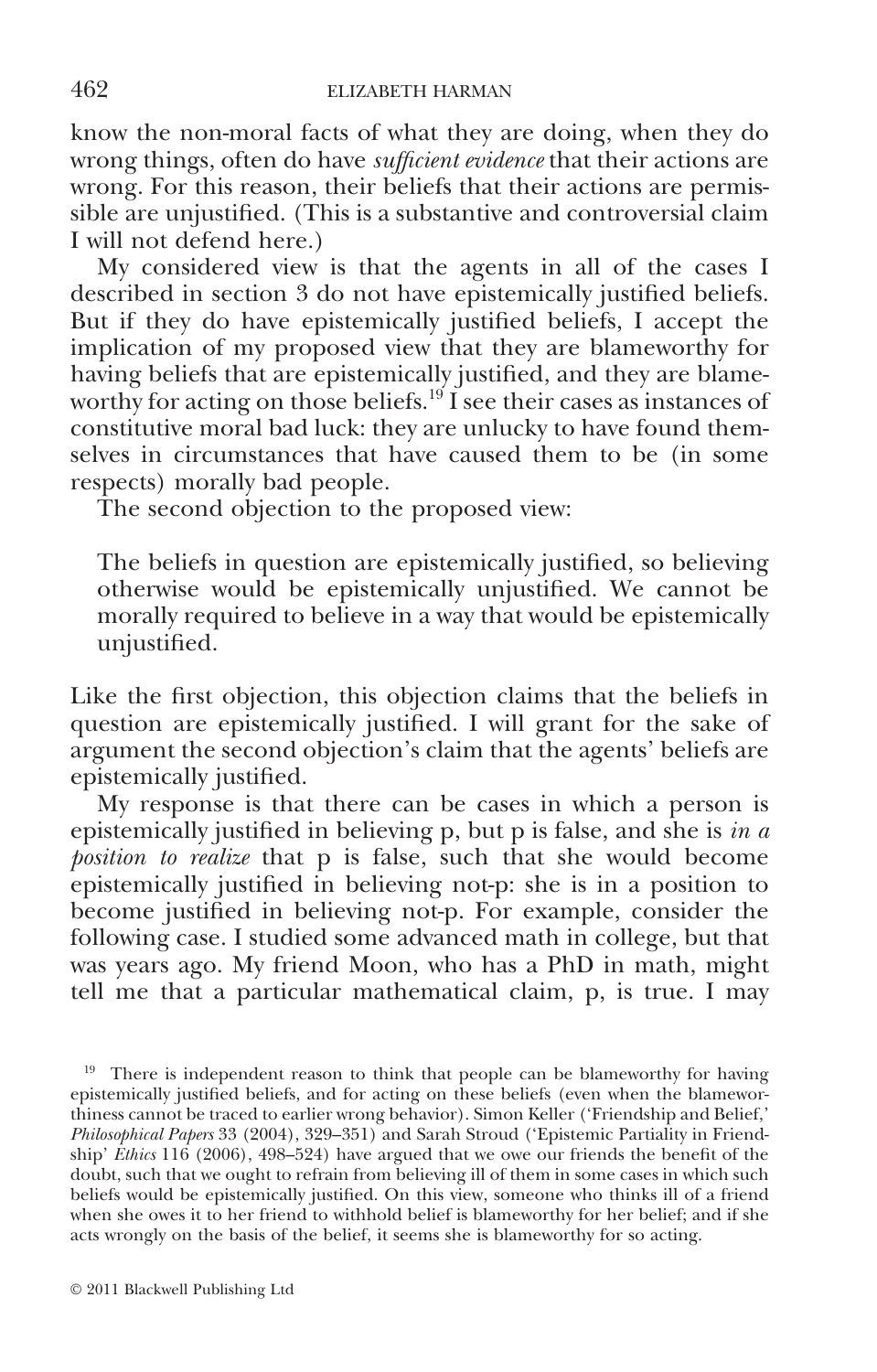remember enough math to fully understand what p says. I come to believe p on the basis of Moon's testimony, and I am justified in so believing. However, p is false, and I still remember enough of the relevant math that I *could* realize p is false and I could come up with a proof of not-p. It is not assured that if I try to think about whether  $p$  is true, I will have this realization; it may not come to me. But I could have this realization; I am *capable* of having it. Thus, while my belief in p is epistemically justified, I am in a position to become justified in believing not-p: I have the mathematical tools to go through a thought process that would undermine my justification for believing p and render me justified in believing not-p. This case is analogous to the case of people who have false moral beliefs (if, as I am granting to the objector, those beliefs are epistemically justified): they *could* realize the moral truth, though for many of them there may be no guarantee that they will if they try.

The third objection:

One can't be blameworthy for something's not *occurring* to one, even if it's *possible* that it occur to one, and particularly if there's no particular step one might have taken that would have ensured that it occur to one

This objection is a natural response to what I have said in response to the second and third objections. However, the claim the objector makes is simply false. One can be blameworthy for something's not occurring to one. A parent who forgets to pick her child up at school is blameworthy for forgetting, even in a case in which she took what everyone would agree are reasonable precautions against forgetting. A doctor who forgets to check a chart for an allergy is blameworthy for forgetting, even in a case in which she took what everyone would agree are reasonable precautions about forgetting. Of course *forgetting* is different from *failing to realize*, though both are cases of something's not occurring to one. The objector might grant that one can be blameworthy for *forgetting* while denying that one can be blameworthy for not *realizing* something. But there are counterexamples to that claim too. Suppose that we simultaneously experience a blackout and smell a gas leak, and I decide to light a match to navigate my way through the building. I do not *realize* that this may cause an explosion. I *could* realize it, but there's no particular step I could have taken that would have ensured that I realize it. I may still be blameworthy for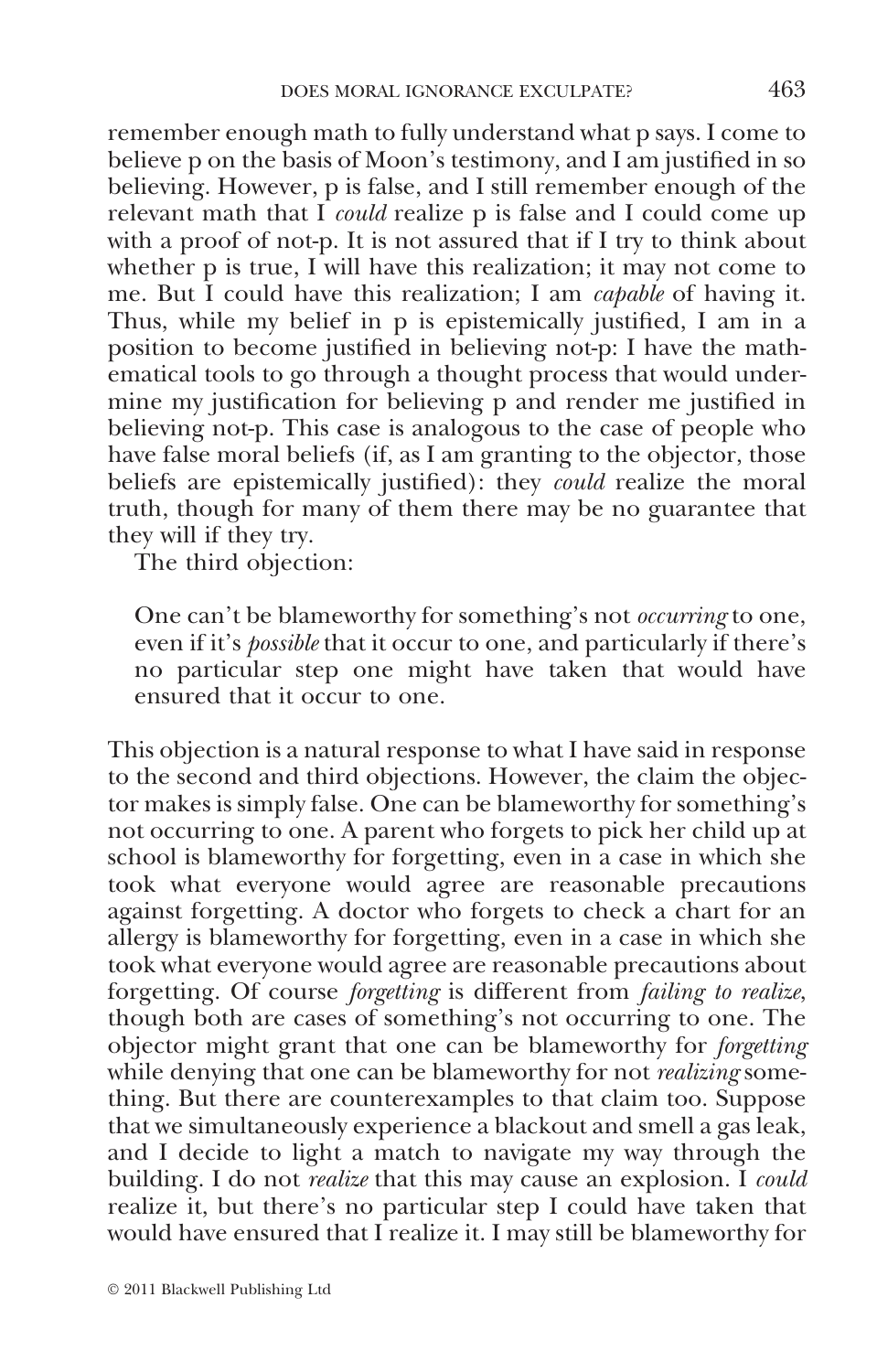my failure to realize, and for risking an explosion. By its nature, *realizing* something, like *remembering* something, is such that when one is capable of doing it, it's also true that one might fail to do it; and is such that there is no particular step one can take to ensure that one do it, short of already doing it.

# **6. Understanding My Disagreement with Rosen**

In this section, I will step back and make some general comments aimed at illuminating the dispute over whether this claim, to which Rosen is committed, is true:

Weaker Lesson:

*If* an agent acts wrongly while falsely believing that p, and if p were true then her action would be morally permissible, *then* the agent's action is not a locus of original responsibility: if she is blameworthy for acting, then she is so blameworthy only in virtue of being blameworthy for her false belief.

My proposed view is just one instance of a family of possible views on which Weaker Lesson is false. In this section, I will set aside the further features of my proposed view and focus on my dispute with Rosen regarding Weaker Lesson.

Weaker Lesson is supposed to be supported by the case of Anne, who spoons cyanide into Bill's coffee while thinking it is sugar (and who is blameless for her false belief). Anne is blameless for poisoning Bill; Rosen would say that Weaker Lesson tells the right story about why she is blameless. Anne's belief that she is spooning sugar is such that, if it were true, her action would be permissible, and she is blameless for having this belief. These two facts, according to Rosen, are why she is blameless.

I think Anne's blamelessness stems not from the *presence* of a particular false belief, but from the *absence* of any beliefs that make her blameworthy. I think the right lesson to draw is this:

The Right Lesson:

*If* an agent acts wrongly and nothing in her epistemic state can ground her blameworthiness for acting as she does, *then* the agent's action is not a locus of original responsibility: if she is blameworthy for so acting, then she is so blameworthy only in virtue of being blameworthy for her epistemic state.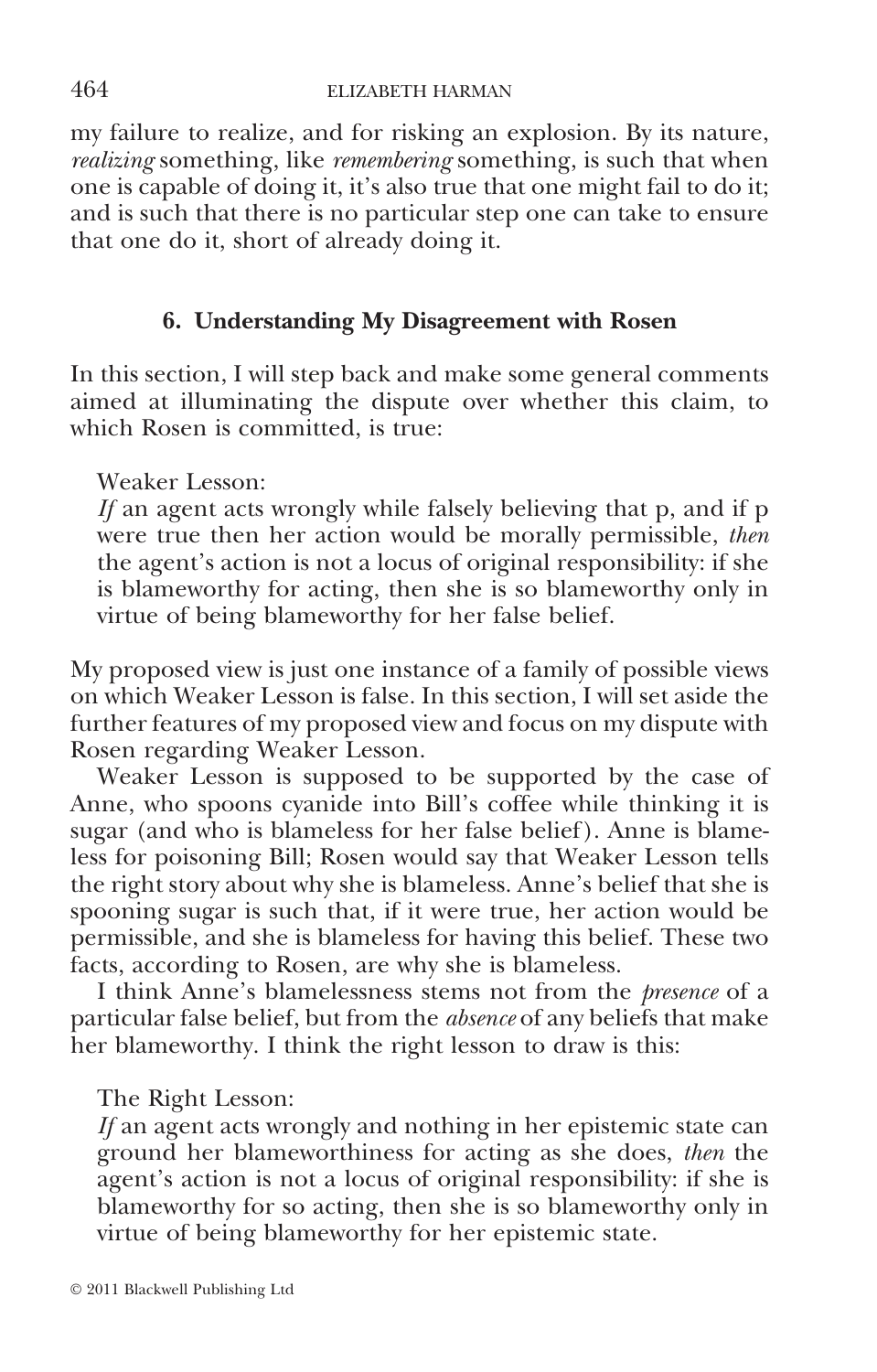There is nothing at all in Anne's epistemic state to which we could appeal to ground her blameworthiness. She does not knowingly do something morally wrong; nor does she knowingly poison someone; nor does she knowingly risk poisoning someone, etc. $20$ 

Rosen should agree with me that the Right Lesson makes a true claim. My disagreement with Rosen is not over whether the Right Lesson is true, but over what in an agent's epistemic state can ground her blameworthiness for acting as she does. Rosen thinks that an agent who knowingly enslaves another, who does not know that doing so is wrong, *lacks* anything in his epistemic state which grounds blameworthiness for his action. I disagree. I think that knowingly enslaving someone is itself blameworthy: the feature of the slaveholder's epistemic state that renders him blameworthy is his knowledge that he is enslaving someone. (While Rosen should agree with me that Right Lesson is true, he will hold that Weaker Lesson (or a claim along its lines) is also true and is explained by Right Lesson; I deny this.)

I am now in a position to tie up a loose end from my earlier discussion.

In section 2, I discussed the example of a doctor who forgets to check the chart to see whether her patient is allergic to the drug she is going to administer; I said the doctor, who does not think of whether to check the chart, has no false belief such that if it were true her action would be permissible. On the contrary, she knows that she is administering a drug, she knows that she is not currently checking the chart, and she knows that in such cases she ought to check the chart; she is not explicitly thinking about these facts, but she does know all of them. In footnote 9 I mentioned the objection that the doctor must have an implicit belief that she is not currently doing anything wrong. My response to this objection is that *even if* the doctor has that implicit belief, that is not enough to show that her action is not a source of original responsibility: while she may have that implicit belief, her *whole epistemic state*

<sup>20</sup> Note that the Right Lesson is compatible with a view on which it is a *global* question whether an agent's epistemic state renders her action blameworthy: some beliefs may ground blameworthiness for Aing in one case, but the same beliefs would not ground blameworthiness for Aing if other beliefs are present. (For example, Sam may be blameworthy for knowingly pushing someone to the ground. But Bob may not be blameworthy though he knowingly pushed someone to the ground, since Bob had the further belief that this was the only way to save that person's life.)

Indeed my objection to Weaker Lesson is that it does not allow the *whole* of a person's epistemic state to determine whether she is blameworthy.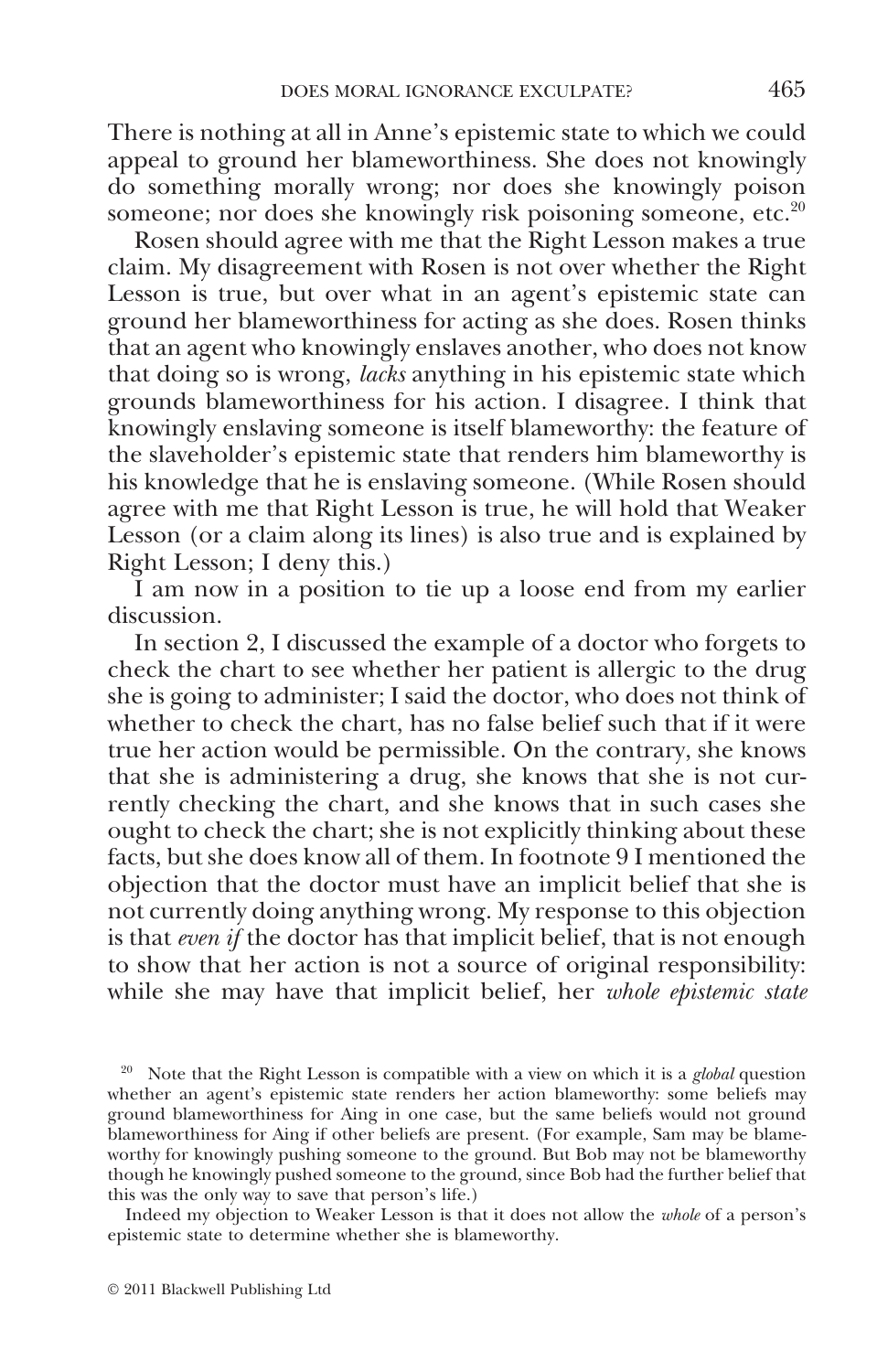includes knowledge of facts that render her action blameworthy. When deciding whether a person's epistemic state gets her off the hook – such that if she is blameworthy at all, it is only for being in that epistemic state – we must consider the *whole* of her epistemic state, not merely a single belief within it.

(The example of the doctor who forgets to check the chart highlights a more general phenomenon: that a person holds a particular belief such that, if true, her action would be permissible, does not ensure that she does not hold other beliefs which straightforwardly imply her action is impermissible. Rosen thinks that whether a person is blameworthy crucially depends on the person's moral beliefs. But given cases in which a person's moral beliefs are not fully coherent, even he should deny Weaker Lesson. I am not sure how to state the best version of his view.<sup>21</sup>)

The dispute between Rosen and me regarding Weaker Lesson (suitably fixed up) should be understood as a dispute about whether the Right Lesson implies Weaker Lesson. Rosen and I agree that Anne's blamelessness is explained by her epistemic state; but we disagree about what features of her epistemic state make her blameless, and what the lesson is for cases of moral false belief. We also disagree about how much *help* consideration of Anne's case gives us when we turn to consider cases of agents who act wrongly, with full factual information but with false moral beliefs. I think all we learn from Anne's case is that a person's epistemic situation, considered as a whole, may contain no features which ground her blameworthiness, even though she is acting wrongly.

My claim that Anne's case (or any case of mere non-moral ignorance) does not provide the lesson Rosen draws is further bolstered by reflection on the stated version of Rosen's view, which is that Anne's *ignorance* renders her blameless. Rosen does not characterize the ignorance Anne has, and so when he says that

<sup>21</sup> One possible revision of the lesson is the following, which Rosen has suggested to me in conversation about cases of uncertainty: an agent who is ignorant that her action is wrong *in any sense* (either objectively wrong or subjectively wrong) is blameworthy for acting only if (and only because) she is blameworthy for her ignorance. With this revision, Rosen can acknowledge that Alice is blameworthy when she spoons what she has a .5 credence is cyanide into Bob's coffee: Alice knows that taking a 50% risk of poisoning someone is wrong. But this revision will not correctly handle cases that involve uncertainty whether an action is subjectively wrong: an agent who acts wrongly with 50% credence her action is subjectively wrong is blameworthy for so acting (if she knows the alternative is subjectively permissible). More seriously, this revision runs into the problem I lay out in the final paragraph of this section.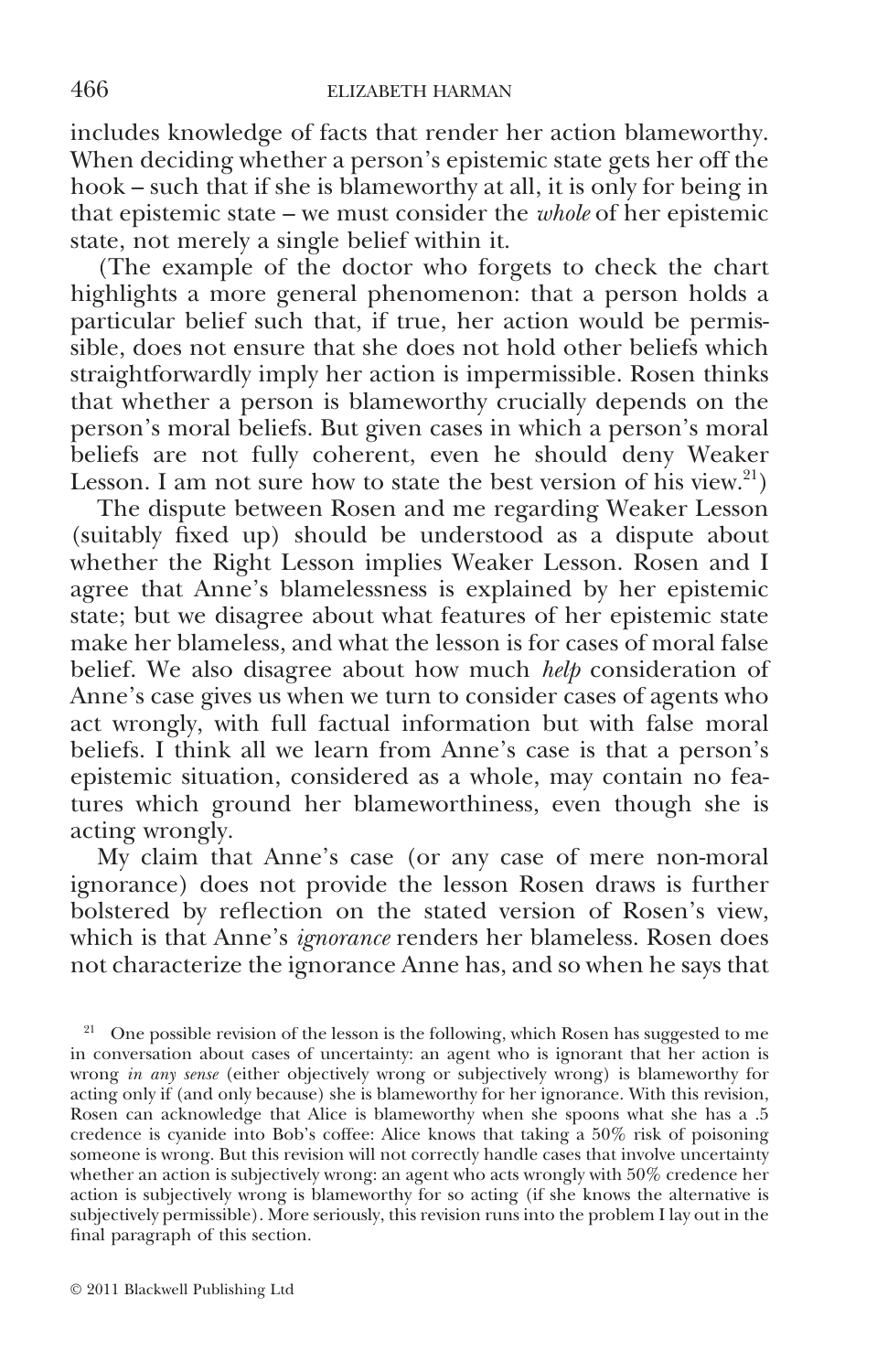his principles regarding ignorance apply *in full generality* (that is, to moral ignorance as well as factual ignorance), he faces a problem. The relevant principle is that an agent who acts in ignorance is blameworthy for acting only if (and only because) she is blameworthy for her ignorance. This principle is elliptical; not any ignorance will do, so we must characterize the ignorance. Rosen's principle could be read as either of the following claims. (a) An agent who acts wrongly in ignorance of every fact that is sufficient for the wrongness of her action is blameworthy for acting only if (and only because) she is blameworthy for this ignorance.22,23 Or (b) an agent who acts wrongly in ignorance *that* her action is wrong is blameworthy for acting only if (and only because) she is blameworthy for this ignorance. The problem Rosen faces is that he needs to be appealing to principle  $(b)$ ; principle (a) does not have the implications he draws for cases of moral ignorance.<sup>24</sup> However, the case of Anne does not support (b); while Anne's case supports (a), reflection on Anne's case need not lead anyone to endorse  $(b)$ . Whether  $(b)$  is plausible depends on whether one thinks moral ignorance is exculpating; (b) gains no independent plausibility from consideration of Anne's blamelessness.

#### **7. Conclusion**

I have discussed some objections to Rosen's Broad Conclusion and argued that, even in the face of these objections, Rosen's arguments still may appear to support the Narrower Conclusion, which has sweeping and implausible implications. I have described some cases of actions which are blameworthy but which the Narrower Conclusion implies are blameless. I have proposed a view on which these actions are blameworthy, contrary to Rosen's view. I have defended the view against some objections. I have not independently argued for the proposed view, though it is supported by the claim that the actions I described are indeed

 $2<sup>22</sup>$  I state the principle in this way to cover cases in which an action is wrong for two independent reasons; an agent ignorant of the fact that makes his action wrong in one way is not blameless if he is aware of the other fact that makes his action wrong.

<sup>&</sup>lt;sup>23</sup> Note that each fact sufficient for the wrongness of an action will be a complex fact.

<sup>&</sup>lt;sup>24</sup> An agent who is morally ignorant but not factually ignorant knows her factual situation, and so knows a fact sufficient for the wrongness of her action.